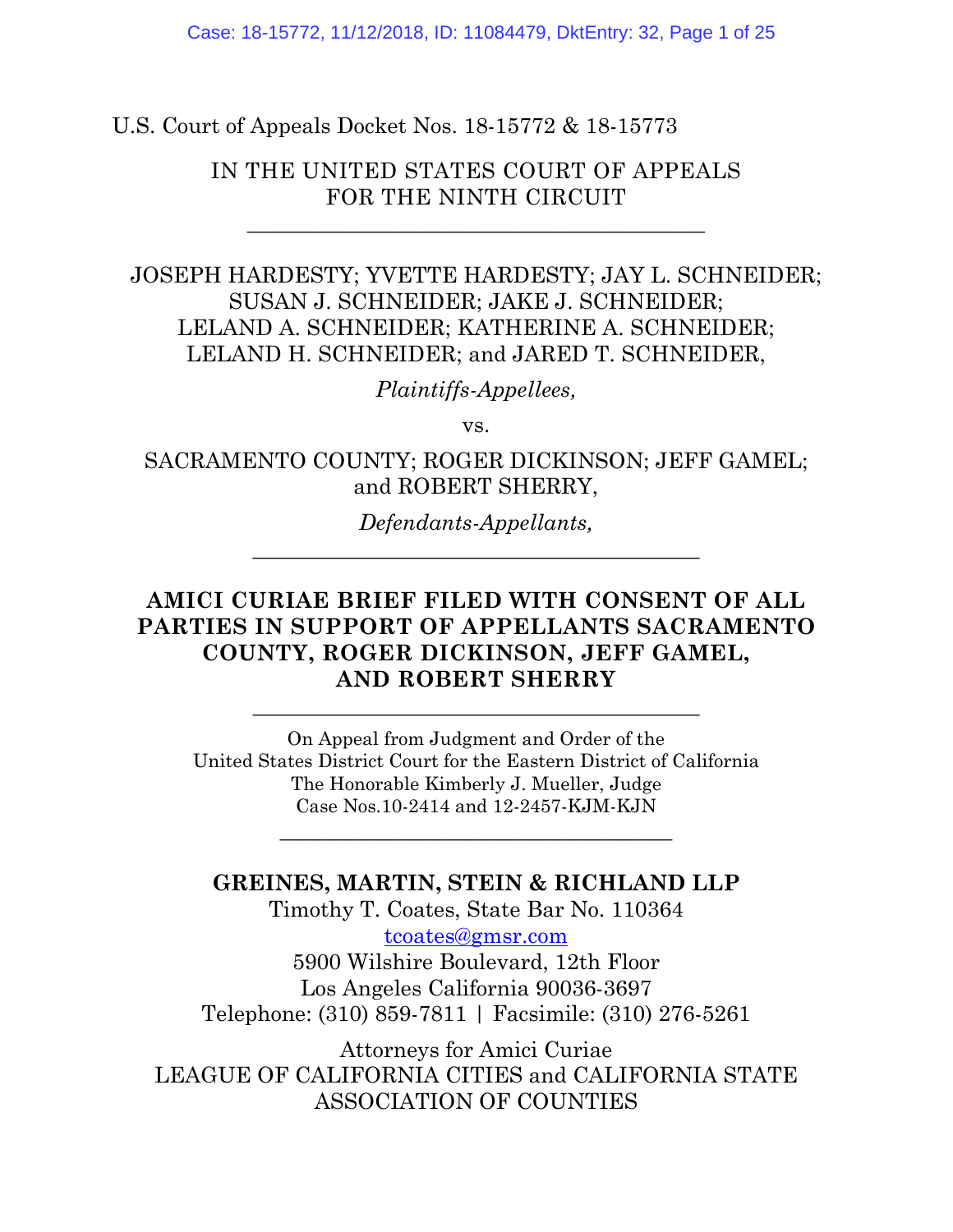## <span id="page-1-0"></span>**SUBMISSION OF AMICUS CURIAE BRIEF WITH CONSENT OF ALL PARTIES**

Pursuant to Fed. R. App. P. 29(a)(2), the League of California Cities and the California State Association of Counties hereby submits an amicus curiae brief in support of appellants, urging reversal of the judgment in the above action. Counsel for amici has received consent to file the brief from counsel for all parties on appeal.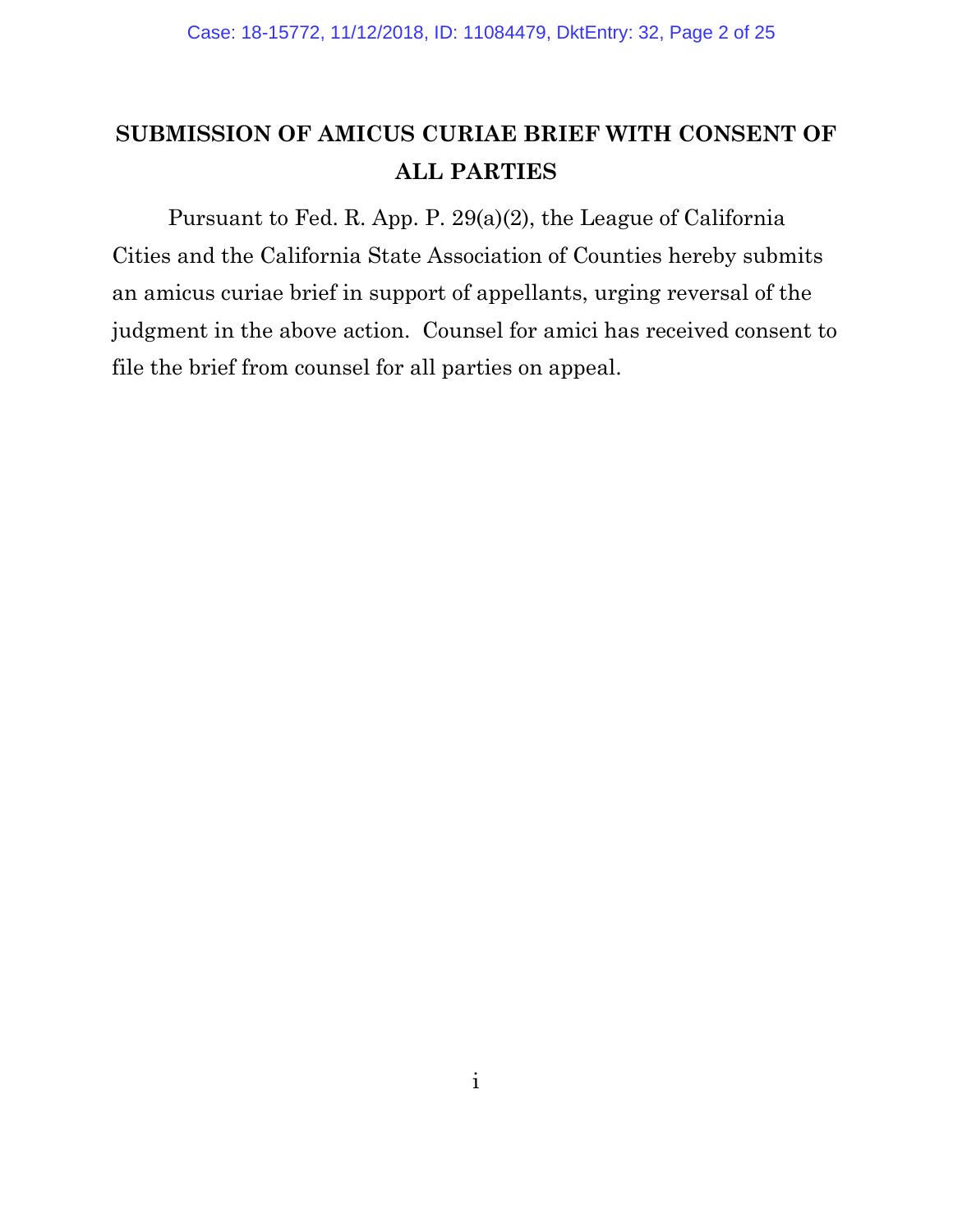## **TABLE OF CONTENTS**

|                                                                                                                                                                                                                                                                                     | Page           |
|-------------------------------------------------------------------------------------------------------------------------------------------------------------------------------------------------------------------------------------------------------------------------------------|----------------|
| SUBMISSION OF AMICUS CURIAE BRIEF WITH CONSENT OF<br><b>ALL PARTIES</b>                                                                                                                                                                                                             | $\mathbf{i}$   |
| <b>TABLE OF AUTHORITIES</b>                                                                                                                                                                                                                                                         | iii            |
| STATEMENT OF IDENTITY AND INTEREST OF AMICI                                                                                                                                                                                                                                         | $\mathbf{1}$   |
| <b>INTRODUCTION</b>                                                                                                                                                                                                                                                                 | 3              |
| STATEMENT OF THE CASE                                                                                                                                                                                                                                                               | $\overline{5}$ |
| <b>ARGUMENT</b>                                                                                                                                                                                                                                                                     | 6              |
| THE DISTRICT COURT JUDGMENT UNDERMINES THE<br>$\mathbf{I}$ .<br>ABILITY OF PUBLIC ENTITIES TO PARTNER WITH<br>PRIVATE COMPANIES TO ENSURE PROMPT AND<br>COMPREHENSIVE PERMITTING AND REGULATION OF<br>INDUSTRIES THAT SERVE THE PUBLIC.                                             | 6              |
| THE LOWER COURT DECISION UNDERMINES THE<br>II.<br>ABILITY OF PUBLIC ENTITIES TO ACT ON CITIZEN<br>COMPLAINTS CONCERNING ENFORCEMENT OF HEALTH<br>AND SAFETY REGULATIONS AND IMPAIRS THE ABILITY<br>OF THE PUBLIC TO BRING VIOLATIONS TO THE<br>ATTENTION OF REGULATORY AUTHORITIES. | 9              |
| CALIFORNIA'S COMPREHENSIVE REGULATION OF THE<br>III.<br>CONDUCT OF PUBLIC OFFICIALS AND EMPLOYEES<br>UNDERSCORES THAT THE AD HOC, AMORPHOUS<br>SUBSTANTIVE DUE PROCESS CLAIM EMBRACED BY THE<br>DISTRICT COURT IS BOTH UNNECESSARY AND UNWISE.                                      | 13             |
| <b>CONCLUSION</b>                                                                                                                                                                                                                                                                   | 18             |
| CERTIFICATE OF COMPLIANCE-PROPORTIONATE                                                                                                                                                                                                                                             | 19             |
| CERTIFICATE OF SERVICE                                                                                                                                                                                                                                                              | 20             |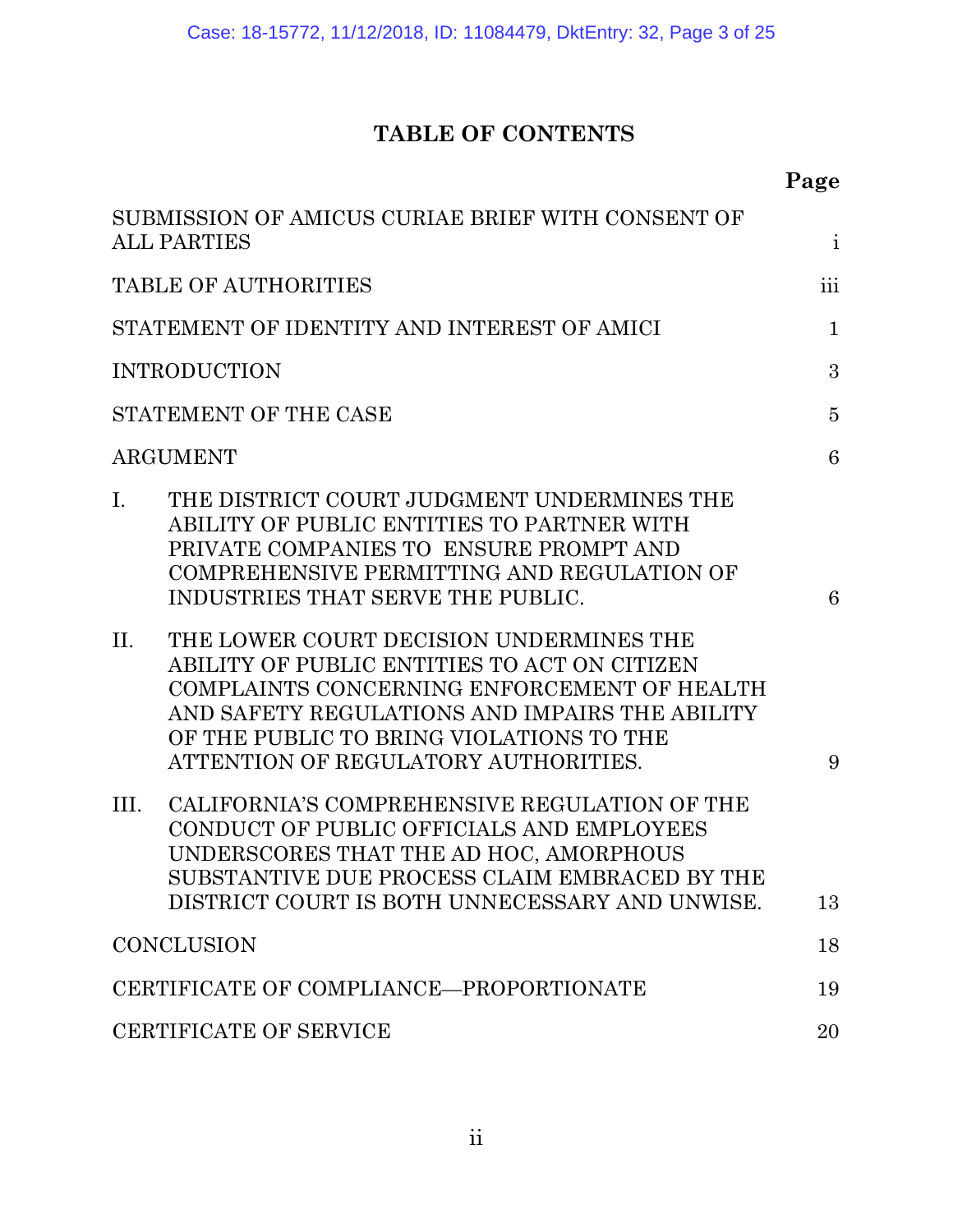### **TABLE OF AUTHORITIES**

<span id="page-3-0"></span>

|                                                                                 | Page(s) |
|---------------------------------------------------------------------------------|---------|
| <b>Federal Cases</b>                                                            |         |
| Citizens United v. Fed. Election Comm'n,<br>558 U.S. 310 (2010)                 | 11      |
| Good News Club v. Milford Cent. Sch.,<br>533 U.S. 98 (2001)                     | 12      |
| <u>State Case</u>                                                               |         |
| <i>Breakzone Billiards v. City of Torrance,</i><br>81 Cal. App. 4th 1205 (2002) | 16      |
| <u>State Statutes</u>                                                           |         |
| California Government Code (West 2018)                                          |         |
| Section 1090                                                                    | 15      |
| Section 1097                                                                    | 15      |
| Section 65950.5                                                                 | 8       |
| Section 66014                                                                   | 6       |
| Section 83116                                                                   | 15      |
| Section 84200, et seq.                                                          | 14      |
| Section 87103, subdivision (e)                                                  | 14      |
| Section 87200                                                                   | 14-15   |
| Section 89503                                                                   | 14      |
| Section 89503, subdivision (c)                                                  | 14      |
| Section 89520                                                                   | 15      |
| Section 84521                                                                   | 15      |
| Section 91000                                                                   | 15      |
| Section 91004                                                                   | 15      |
| Section 91005.5                                                                 | 15      |
| <b>Public Resources Code</b>                                                    |         |
| Section 2207, subdivision (e)                                                   | 6       |
| Sacramento County Code (2018)                                                   |         |
| Section 2.115, et seq.                                                          | 14      |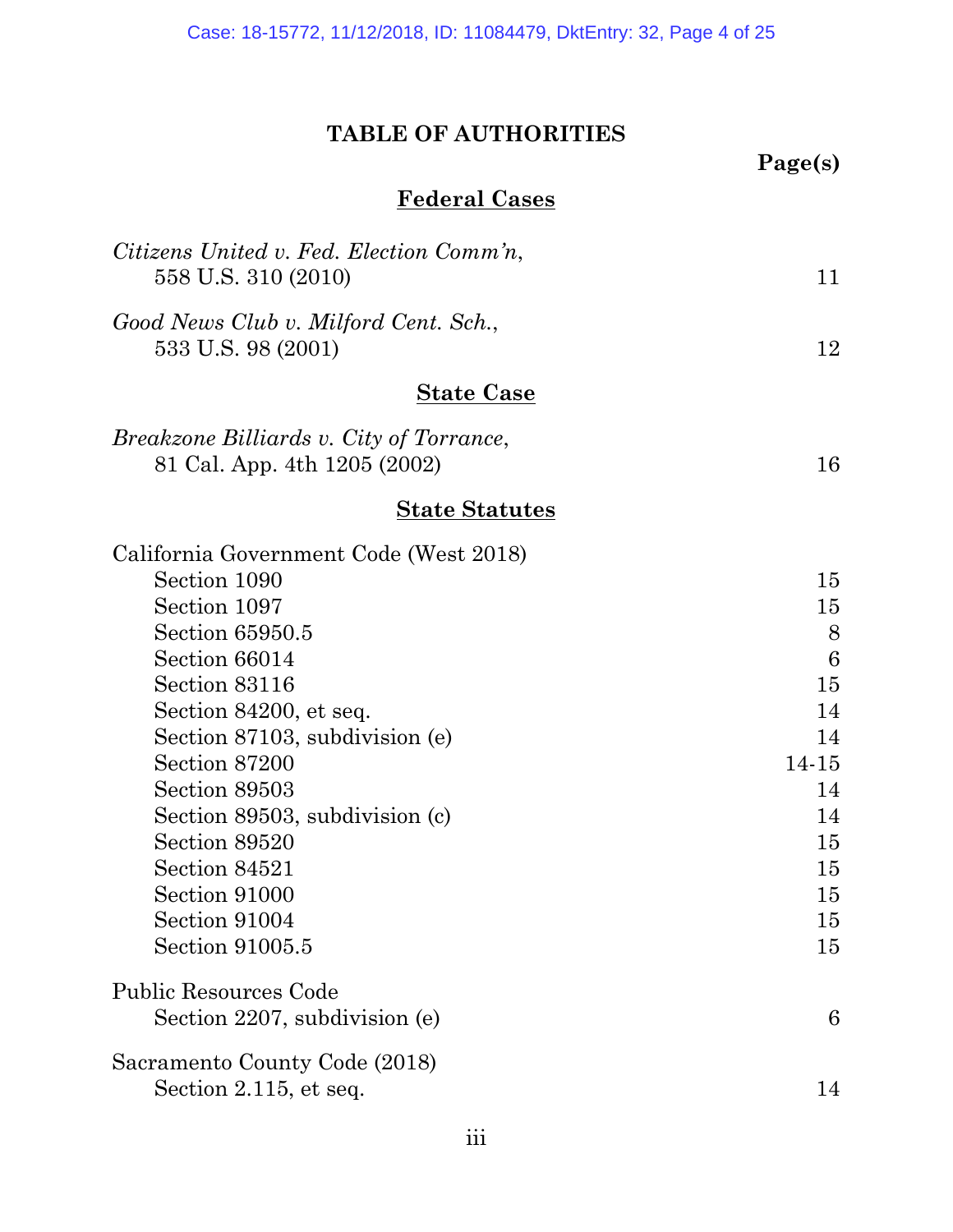## **TABLE OF AUTHORITIES**

**Page(s)**

## **Other Authorities**

| California Fair Political Practices Commission,<br>http://www.fppc.ca.gov/learn.html (last visited Nov. 8, |    |
|------------------------------------------------------------------------------------------------------------|----|
| 2018)                                                                                                      | 16 |
| http://www.fppc.ca.gov/learn/campaign-rules.html                                                           |    |
| $\text{(last visited Nov. 8, 2018)}$                                                                       | 16 |
| http://www.fppc.ca.gov/learn/campaign-rules/local-                                                         |    |
| campaign-ordinances.html (last visited Nov. 8, 2018)                                                       | 14 |
| County of Los Angeles, <i>Geography &amp; Statistics</i> ,                                                 |    |
| https://www.lacounty.gov/government/geography-                                                             |    |
| statistics/statistics/ (last visited Nov. 8, 2018)                                                         | 10 |
| Sacramento County, Demographics and Facts,                                                                 |    |
| http://www.saccounty.net/Government/Pages/Demographic                                                      |    |
| sandFacts.aspx (last visited Nov. 8, 2018)                                                                 | 10 |
| South Coast Air Quality Management District Rule 301(v) (2018)                                             |    |
| http://yourstory.aqmd.gov/docs/default-source/rule-                                                        |    |
| <u>book/reg-iii/rule-301.pdf?sfvrsn=4</u> (last visited Nov. 8, 2018)                                      | 8  |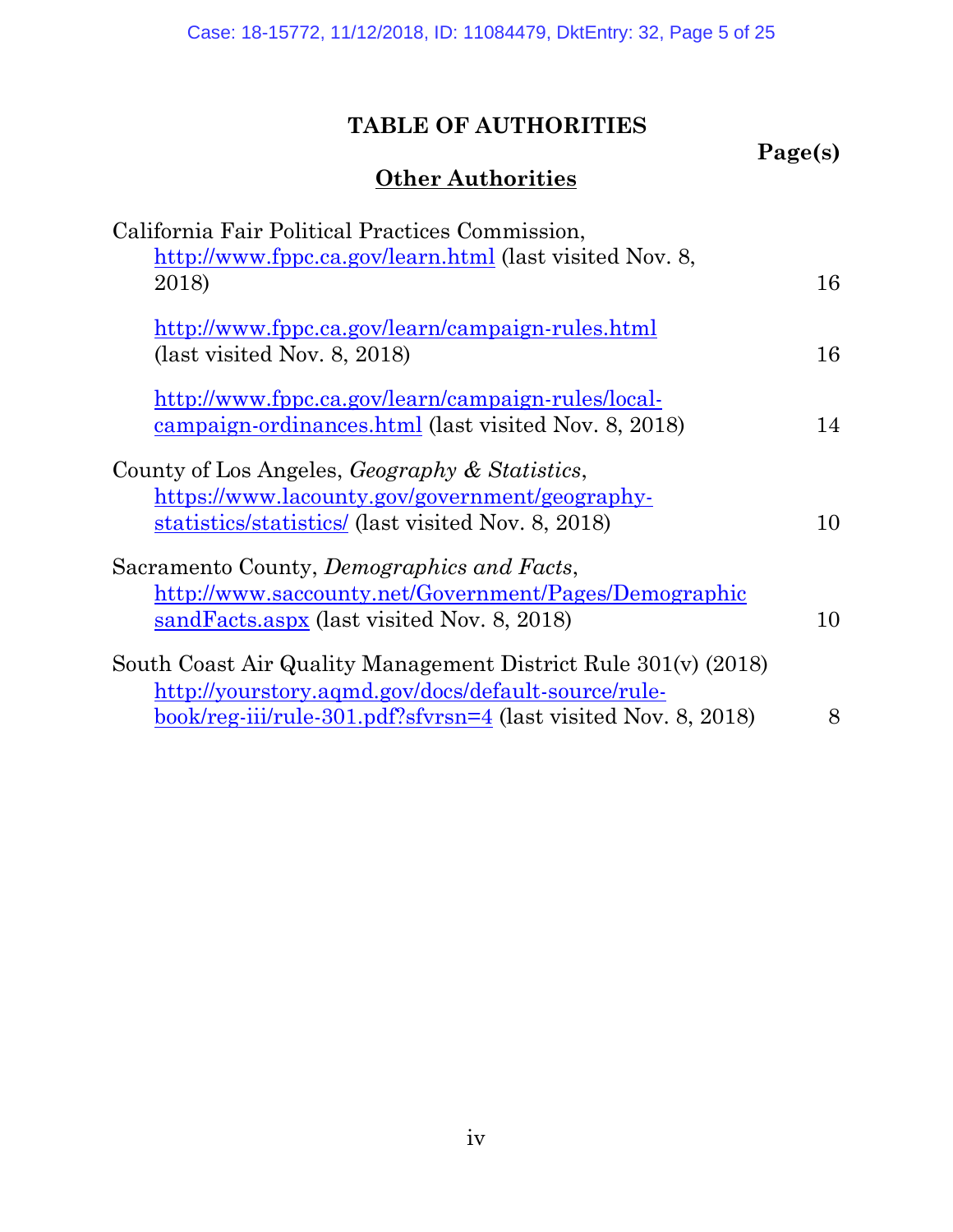#### <span id="page-5-0"></span>**STATEMENT OF IDENTITY AND INTEREST OF AMICI**

The League of California Cities ("League") is an association of 475 California cities dedicated to protecting and restoring local control to provide for the public health, safety, and welfare of their residents, and to enhance the quality of life for all Californians. The League is advised by its Legal Advocacy Committee, comprised of 24 city attorneys from all regions of the State. The Committee monitors litigation of concern to municipalities, and identifies those cases that have statewide or nationwide significance. The Committee has identified this case as having such significance.

The California State Association of Counties ("CSAC") is a nonprofit corporation. The membership consists of the 58 California counties. CSAC sponsors a Litigation Coordination Program, which is administered by the County Counsels' Association of California, and is overseen by the Association's Litigation Overview Committee, comprised of county counsels throughout the state. The Litigation Overview Committee monitors litigation of concern to counties statewide and has determined that this case is a matter with the potential to affect all California counties.

Specifically, the League and CSAC respectfully submit that affirmance of the lower court judgment would have a serious impact on the day-to-day operations of public entities in providing basic safety services to the public. The brief discusses the adverse impact the lower court decision has on the ability of public entities to partner with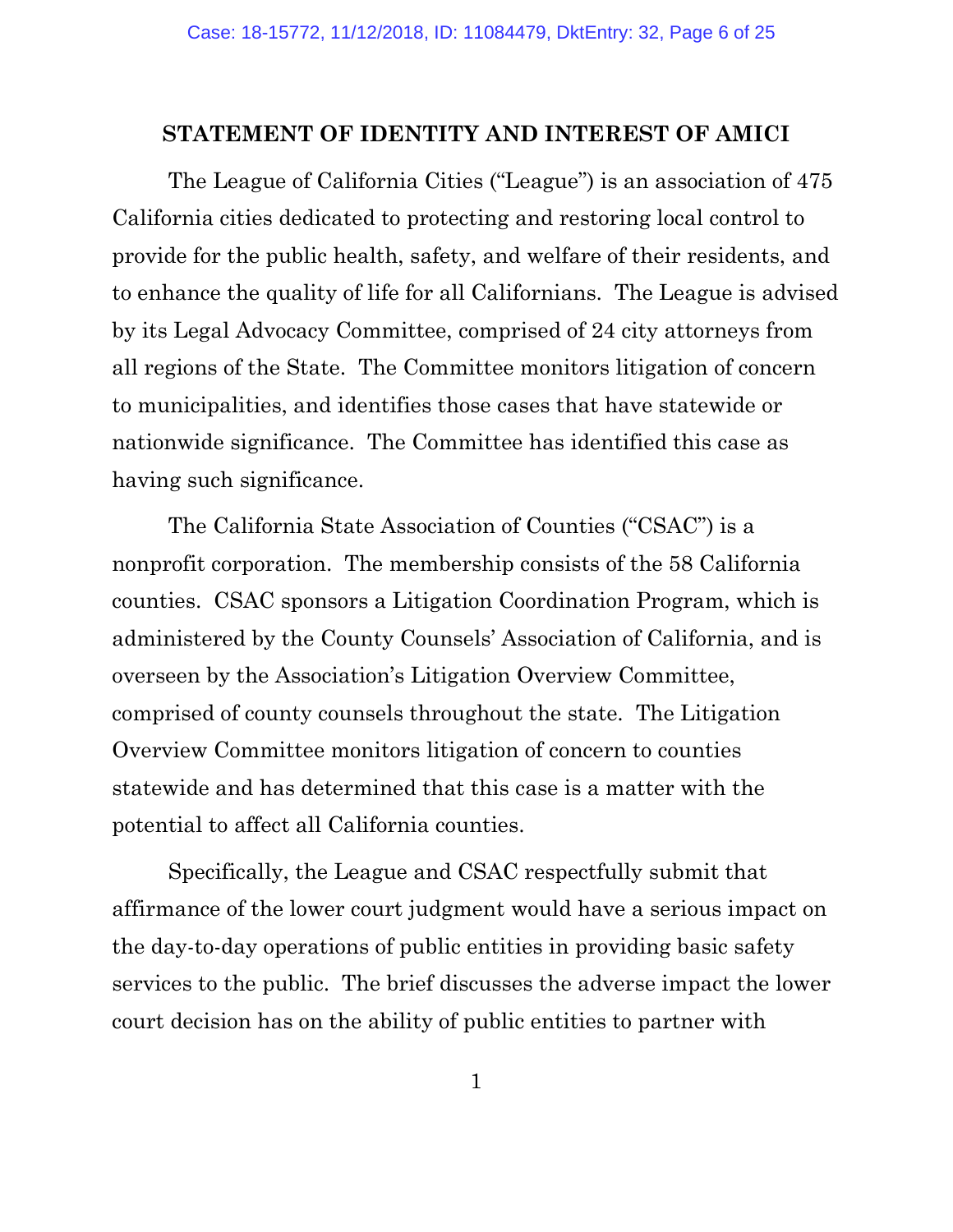private entities in funding important safety programs and ensuring timely adherence to a regulatory scheme. In addition, the brief discusses the manner in which the lower court decision undermines the ability of public entities to act on citizen complaints concerning enforcement of health and safety regulations and indeed impairs the ability of the public to effectively bring potential violations to the attention of regulatory authorities. Finally, the brief addresses California's comprehensive regulatory scheme concerning the actions of public officials which squarely and rationally governs much of the conduct that forms the basis of plaintiffs' lawsuit, in contrast to the amorphous, ad hoc substantive due process claim that has led to the improper and unsupportable judgment here.

No counsel for a party authored the following amici brief in whole or in part, and no counsel or party made a monetary contribution intended to fund the preparation or submission of the brief. No persons other than amici, their members, or their counsel made a monetary contribution to the preparation or submission of the brief.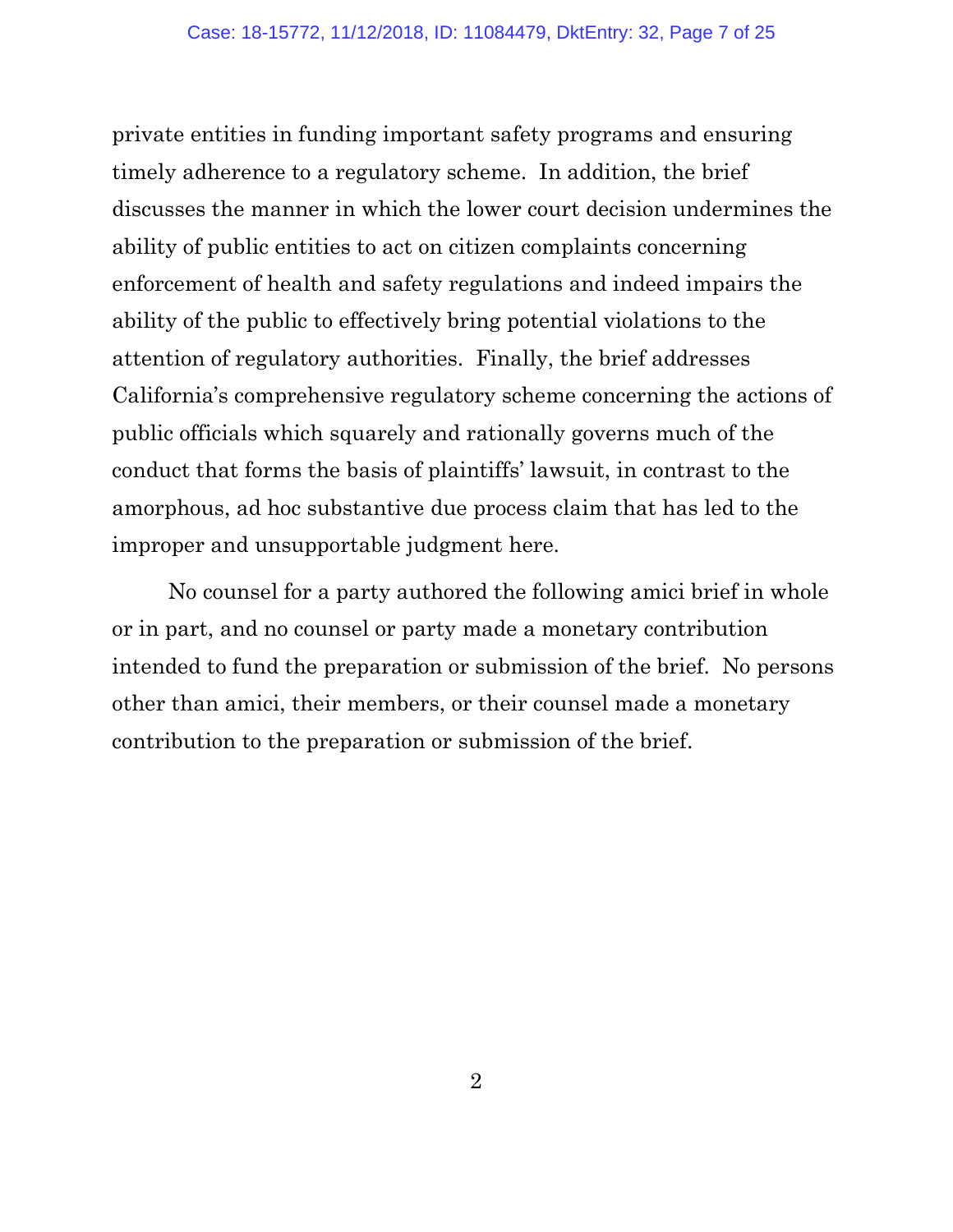#### **INTRODUCTION**

<span id="page-7-0"></span>Plaintiffs secured an unprecedented \$105 million judgment against the County of Sacramento, County officials and County employees premised upon regulatory action taken by the County as a result of complaints concerning the plaintiffs' mining operation from a competitor, federal and state regulators, as well as members of the public. The slender reed on which this due process claim rests is the contention that the action of the County and its employees and officials was arbitrary and capricious, and motivated by political corruption in the form of lawful campaign donations to public officials, minor holiday gifts given to County staff, and funding provided to the County by other mining companies to ensure prompt processing and enforcement of mining permits.

In their opening briefs, the County and the individual appellants have compellingly detailed the many legal errors that infect the judgment and require a reversal with directions, or at the very least, reversal for a new trial. However, beyond the absence of legal support for the judgment, reversal is necessary in order to avoid severe disruption of the manner in which public entities carry out the day-today task of enforcing safety regulations.

As we discuss, the district court concluded that improper motive can be inferred merely from the fact that a private company, pursuant to statutory authorization, funds a regulatory program, or submits (along with members of the public) a complaint concerning a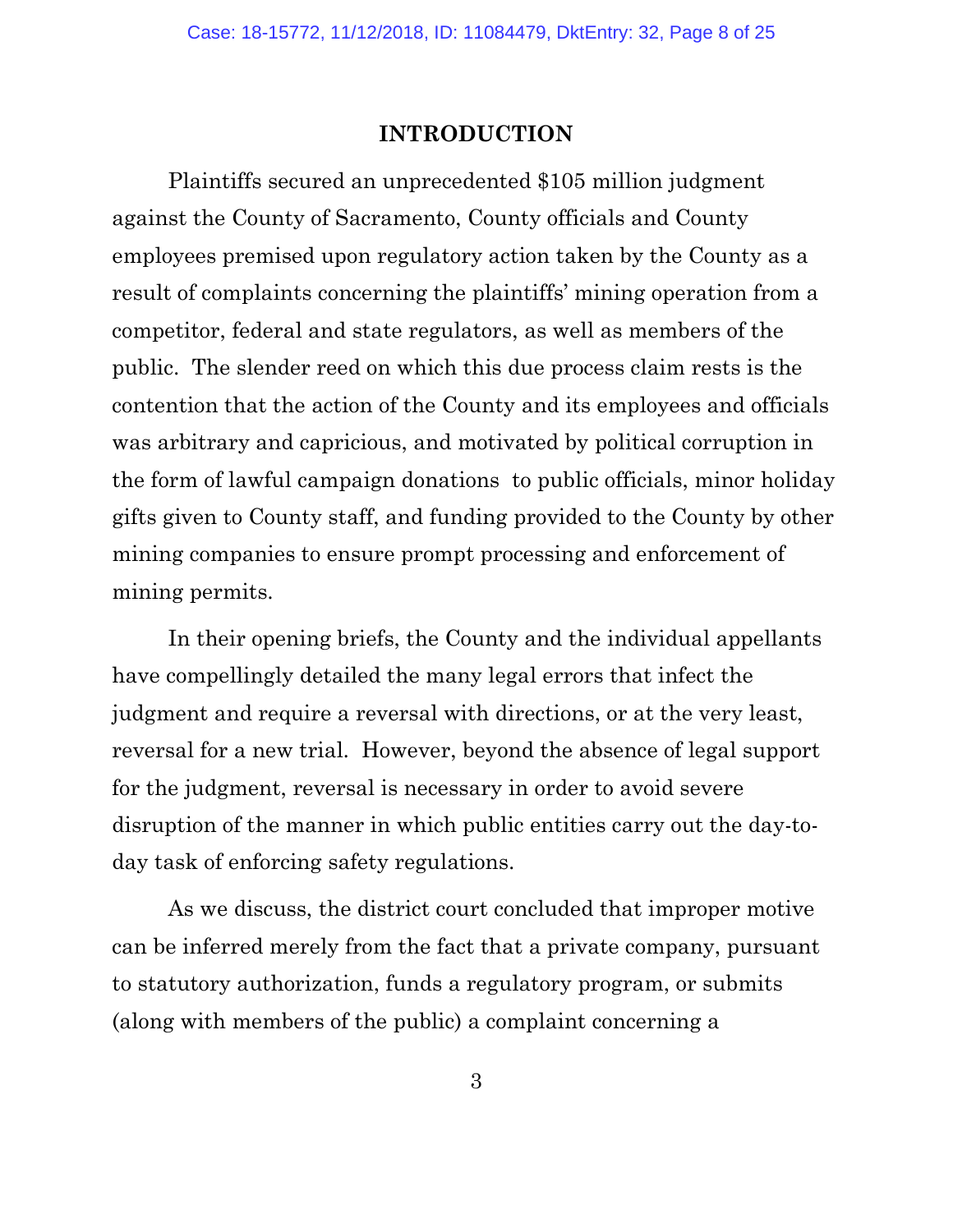competitor's violation of health and safety regulations. This tenuous theory of liability, which subjects public officials and employees to entanglement in litigation and potential liability, undermines the ability of public entities to partner with private companies to ensure prompt and comprehensive regulatory compliance, and respond to complaints concerning violation of health and safety regulations. In addition, the notion that a freewheeling substantive due process claim is a necessary bulwark against political corruption is belied by California's comprehensive regulatory scheme which governs the actions of public officials and employees in rigorous fashion, including imposition of criminal penalties and civil liability. The district court judgment represents bad law, and even worse public policy. The judgment should be reversed.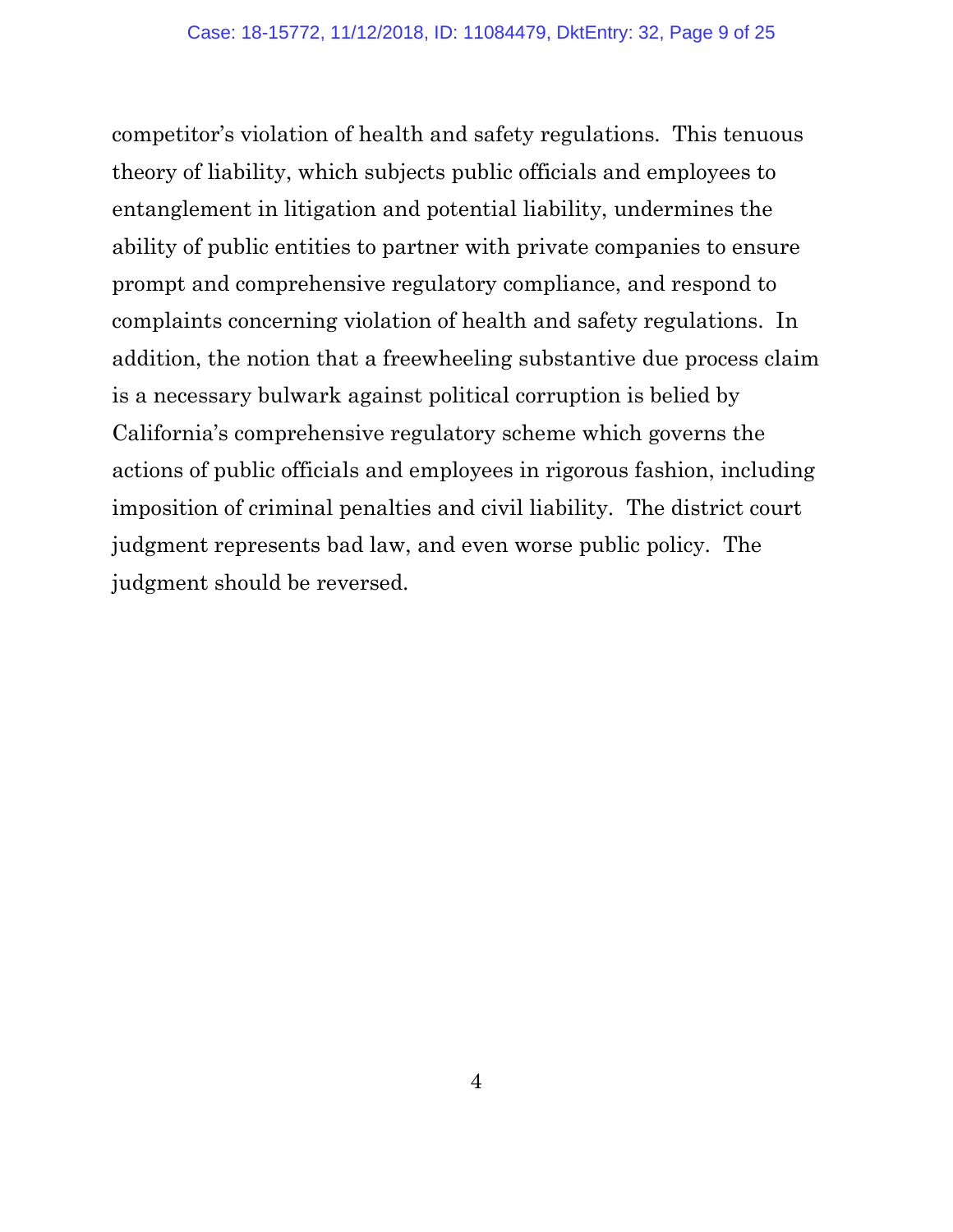### **STATEMENT OF THE CASE**

<span id="page-9-0"></span>The League of California Cities and California State Association of Counties adopt and incorporate by reference the statement of facts and statement of the case contained in the opening briefs of the County and the individual appellants.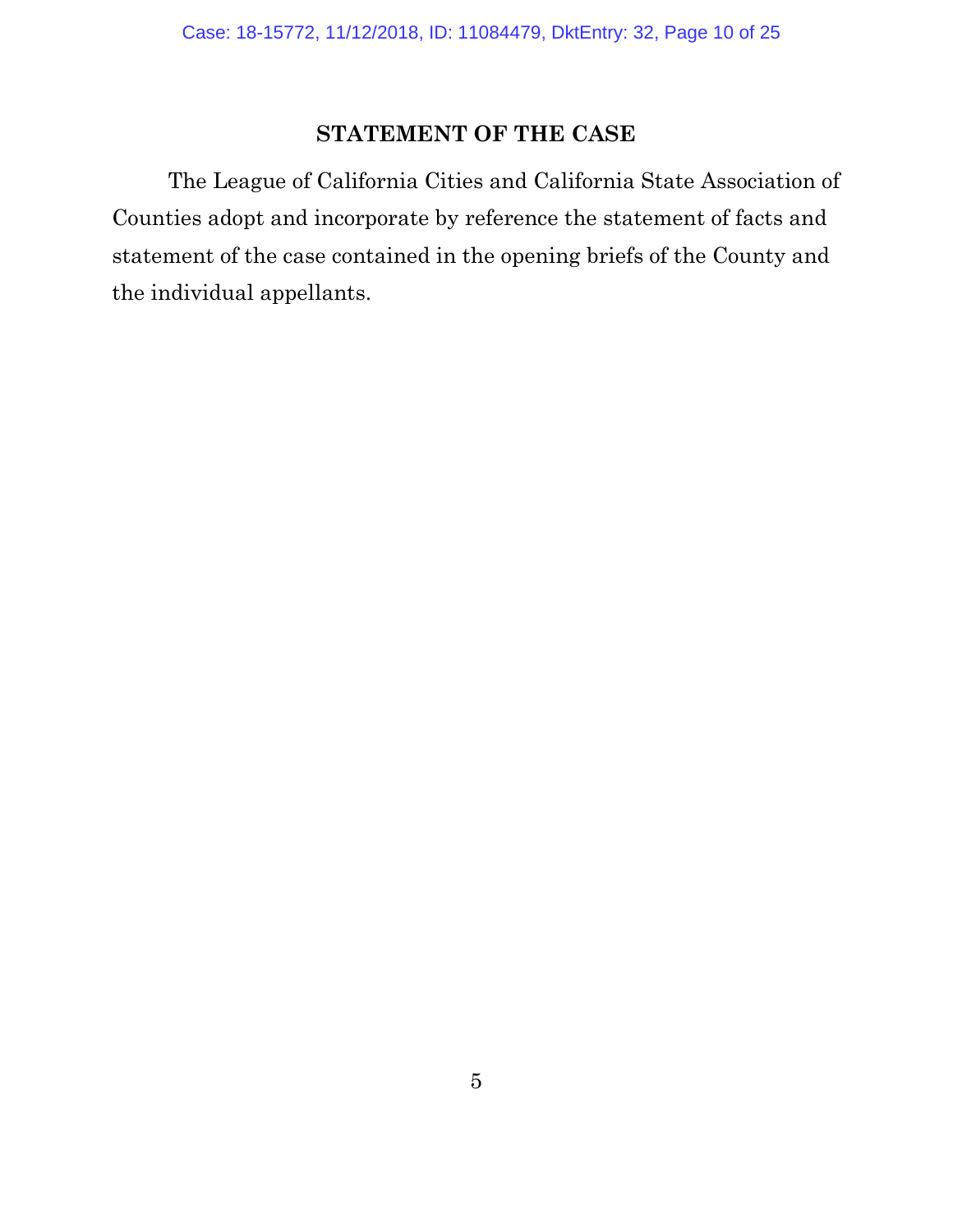#### **ARGUMENT**

# <span id="page-10-1"></span><span id="page-10-0"></span>**I. THE DISTRICT COURT JUDGMENT UNDERMINES THE ABILITY OF PUBLIC ENTITIES TO PARTNER WITH PRIVATE COMPANIES TO ENSURE PROMPT AND COMPREHENSIVE PERMITTING AND REGULATION OF INDUSTRIES THAT SERVE THE PUBLIC.**

As noted, the district court concluded that among the evidence the jury could properly consider in determining that the defendants violated plaintiffs' due process rights by enforcing regulatory standards on their mining operation was the fact that funding for aspects of the County regulatory program was provided by plaintiffs' competitors. In essence, plaintiffs argued that the regulatory action was a quid pro quo for their competitors' ongoing funding of the County's program. Yet, the notion that a public—private partnership concerning funding to ensure prompt and comprehensive permitting is somehow prima facie evidence sufficient to support an inference of improper motive is untenable.

As a threshold matter, there is nothing conceptually improper about a public entity effectively requiring a private company to pay for being regulated. For example, it is well established in California that local governments may assess fees against a party engaged in regulated activity to pay for costs associated with the regulation. Cal. Gov't Code § 66014 (West 2018). Indeed, Public Resources Code section 2207(e) specifically authorizes public entities to impose a fee upon each mining

6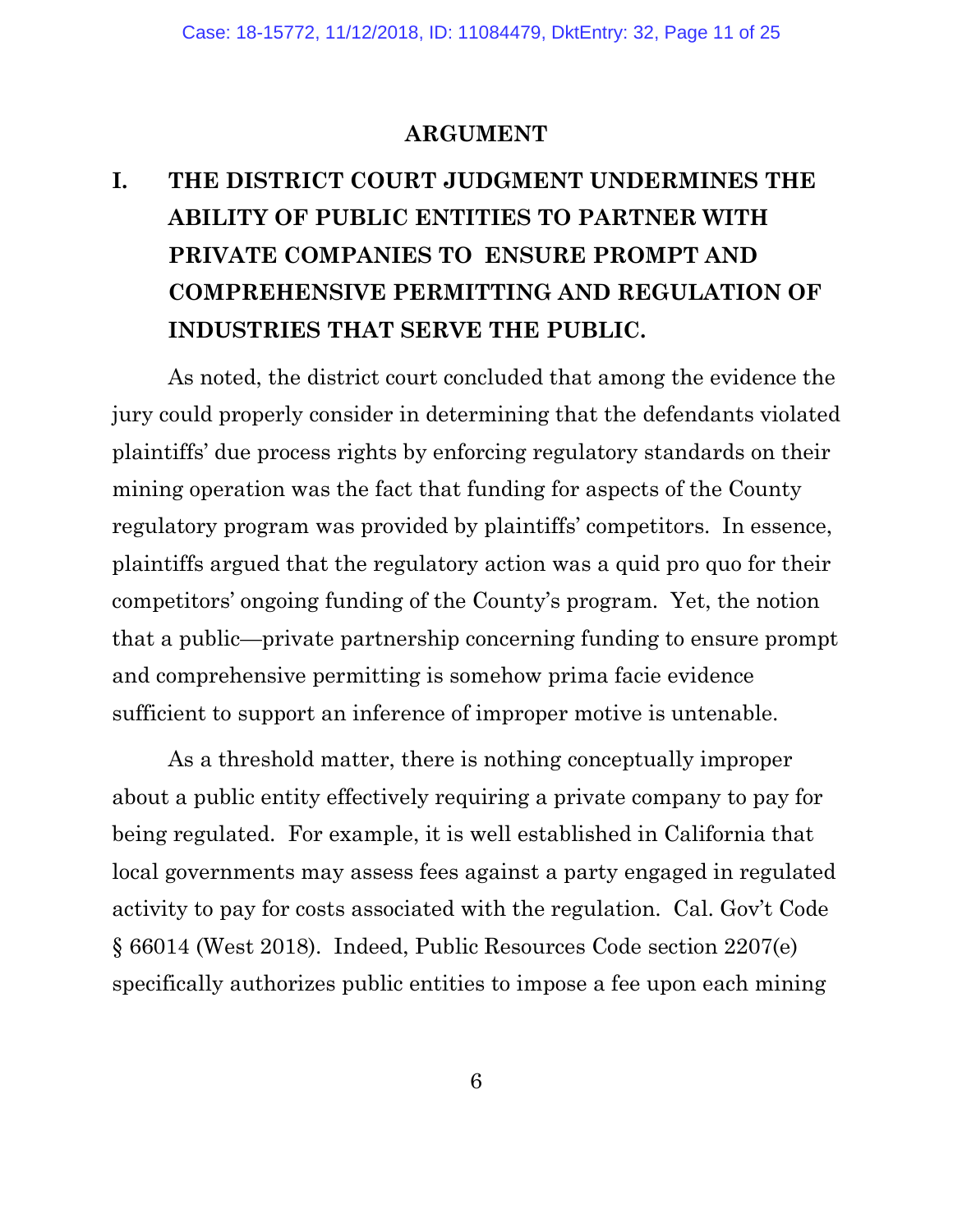operation to cover the reasonable costs incurred in regulating the operation.

By their very nature, some industries will necessarily require regulatory inquiry that will consume a vast amount of public resources, surface mining being a prime example. Both the regulators and the regulated must address a broad spectrum of subjects, requiring close scientific scrutiny and rigorous engineering analysis. Few, if any, public entities will typically have sufficient staff to conduct the necessarily comprehensive regulatory evaluation that public health and safety requires, in speedy fashion. Allowing public entities to partner with private companies with the former effectively depositing permit fees in advance and funding a comprehensive regulatory evaluation, avoids bottlenecking the permitting process and ensures both speedy and comprehensive health and safety regulation. This serves the public interest by allowing companies engaged in important industries, such as mining, to provide services to the public as soon as it is feasible.

The district court's conclusion that such public—private partnerships can constitute sufficient evidence to establish improper motivation for regulatory activity will necessarily have an immediate, deleterious effect on the regulation of surface mining. No public entity would engage in partnership with private mining interests to fund and speed the permitting process in the face of overwhelming potential liability, or, at the very least, entanglement in litigation.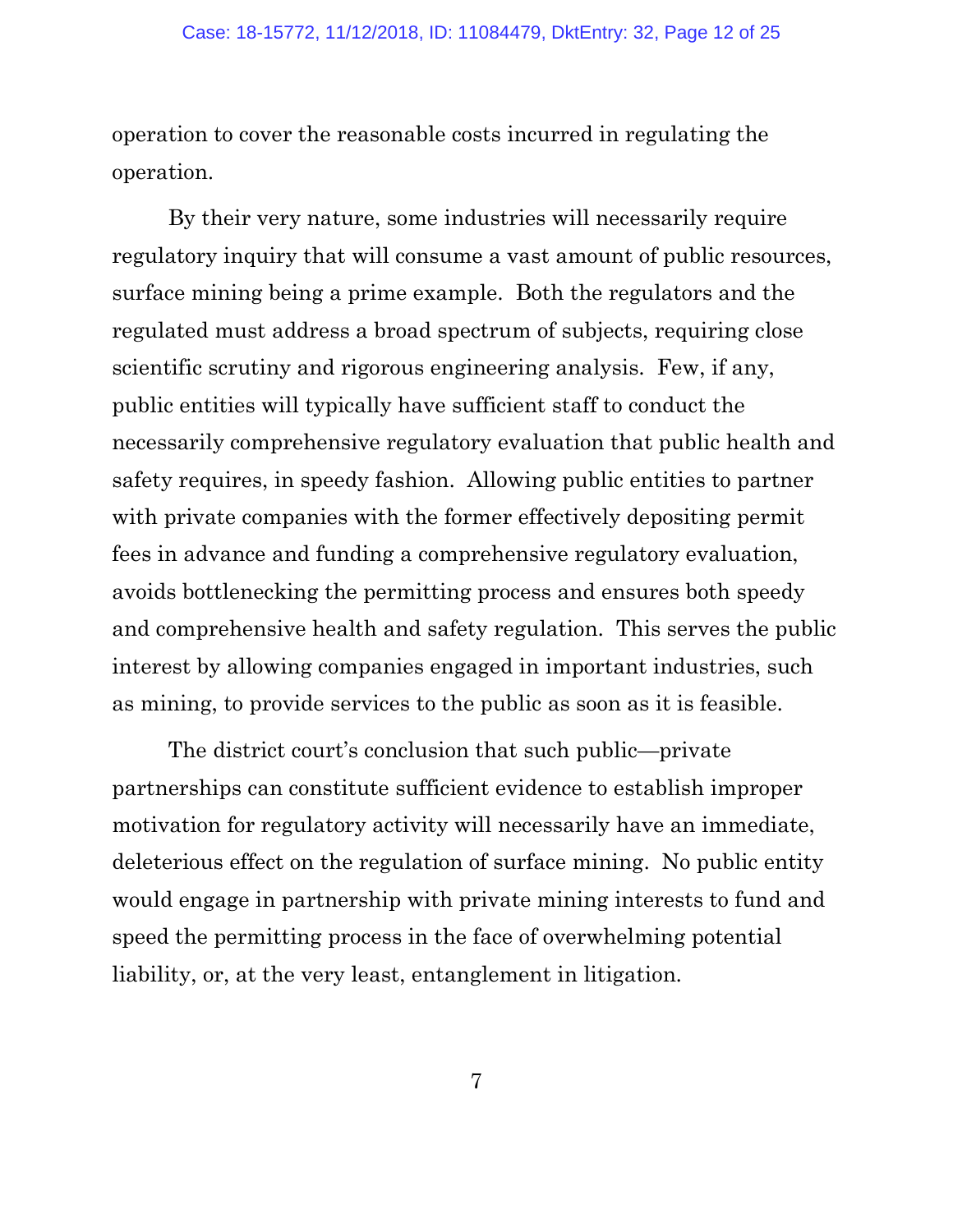While adverse impact on mining regulation alone would be sufficient grounds to reject the district court's reasoning, the judgment threatens the entire spectrum of public—private cooperation in the regulation of complex activities that may affect the health and safety of the public and the environment in a multitude of ways. As the individual appellants note in their opening brief, Government Code section 65950.5 authorizes expedited processing of natural gas projects if an applicant pays additional fees to cover the special staffing needs. And the South Coast Air Quality Management District (SCAQMD) similarly allows applicants to pay additional fees to cover the cost of expedited permit processing. SCAQMD Rule 301(v) (2018).**[1/](#page-12-0)** These well- established priority processing procedures are plainly jeopardized by the district court decision here. Moreover, any public entity contemplating joint private—public activity to more readily process permitting for environmentally sensitive industries will be discouraged from doing so. In sum, the district court's judgment hamstrings public entities by stripping the regulatory tool box of an effective means to assess and enforce requirements in prompt fashion, avoid long delays in the ability of necessary industries to provide services to the public and shift the considerable expense of regulating mining and similar industries from public coffers to private parties.

 $\overline{a}$ 

<span id="page-12-0"></span>**<sup>1/</sup>** South Coast AQMD, [http://yourstory.aqmd.gov/docs/default](http://yourstory.aqmd.gov/docs/default-source/rule-book/reg-iii/rule-301.pdf?sfvrsn=4)[source/rule-book/reg-iii/rule-301.pdf?sfvrsn=4](http://yourstory.aqmd.gov/docs/default-source/rule-book/reg-iii/rule-301.pdf?sfvrsn=4) (last visited Nov. 8, 2018).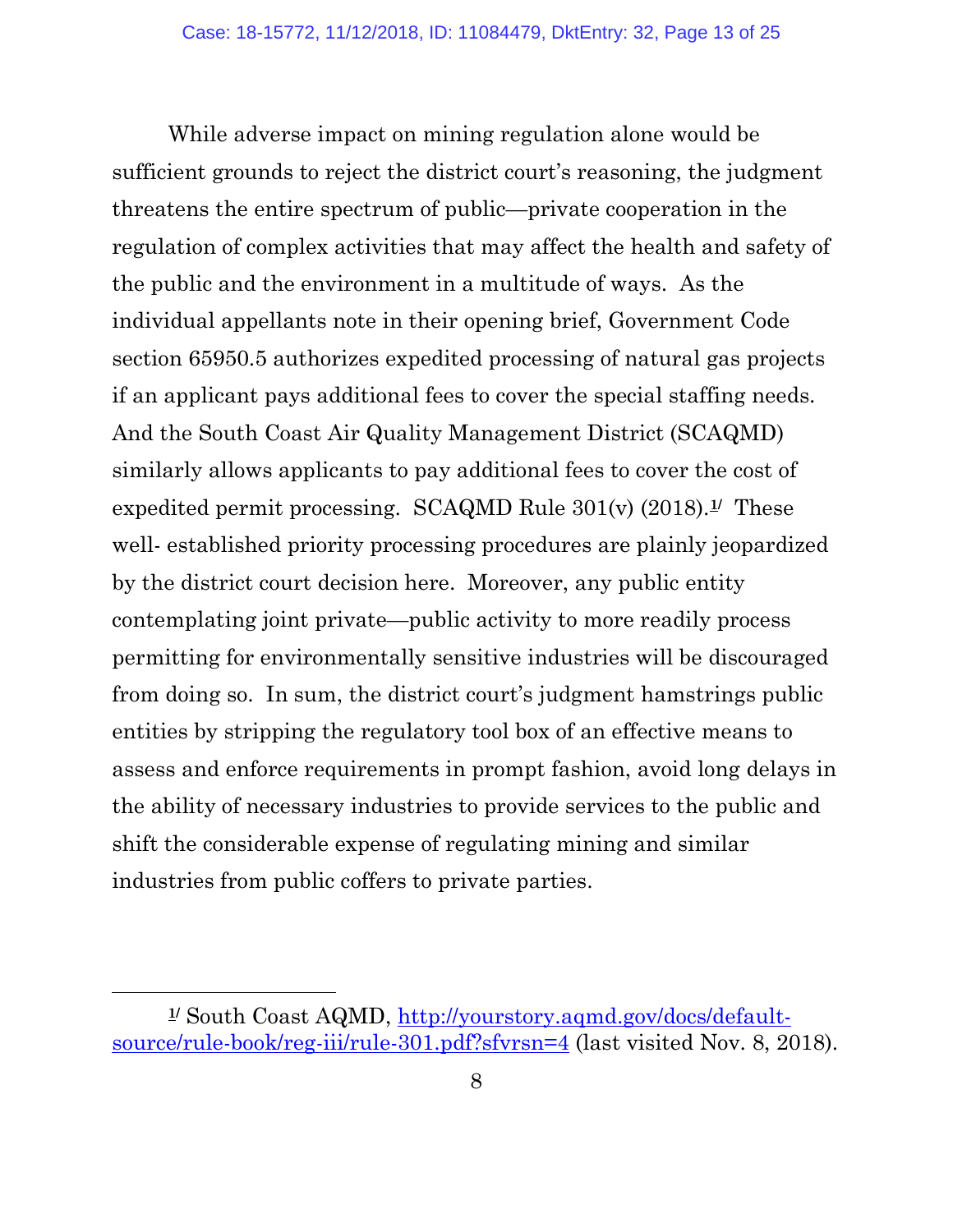The public benefit conferred by encouraging public—private partnership in regulating activities that are subject to complex scientific and environmental assessment counsels against adoption of the district court's unsupported, and indeed unsupportable reasoning that such arrangements create an inference of improper influence in the making of regulatory decisions. Because the judgment rests on this patently flawed premise, it must be reversed.

# <span id="page-13-0"></span>**II. THE LOWER COURT DECISION UNDERMINES THE ABILITY OF PUBLIC ENTITIES TO ACT ON CITIZEN COMPLAINTS CONCERNING ENFORCEMENT OF HEALTH AND SAFETY REGULATIONS AND IMPAIRS THE ABILITY OF THE PUBLIC TO BRING VIOLATIONS TO THE ATTENTION OF REGULATORY AUTHORITIES.**

The district court also concluded that the jury's finding of a substantive due process violation based upon the County's regulatory action was the result of a complaint submitted to the County by plaintiffs' competitor. This was consistent with plaintiffs' theory of the case that but for complaints made by their competitor, and the allegedly improper relationship between the County and their competitor, no enforcement action would have been taken against them.

Underlying the district court's reasoning is the premise that an adverse inference as to the propriety of the County's action can be drawn from the fact that enforcement proceedings were prompted by a complaint, as opposed to independent inspection by the County, and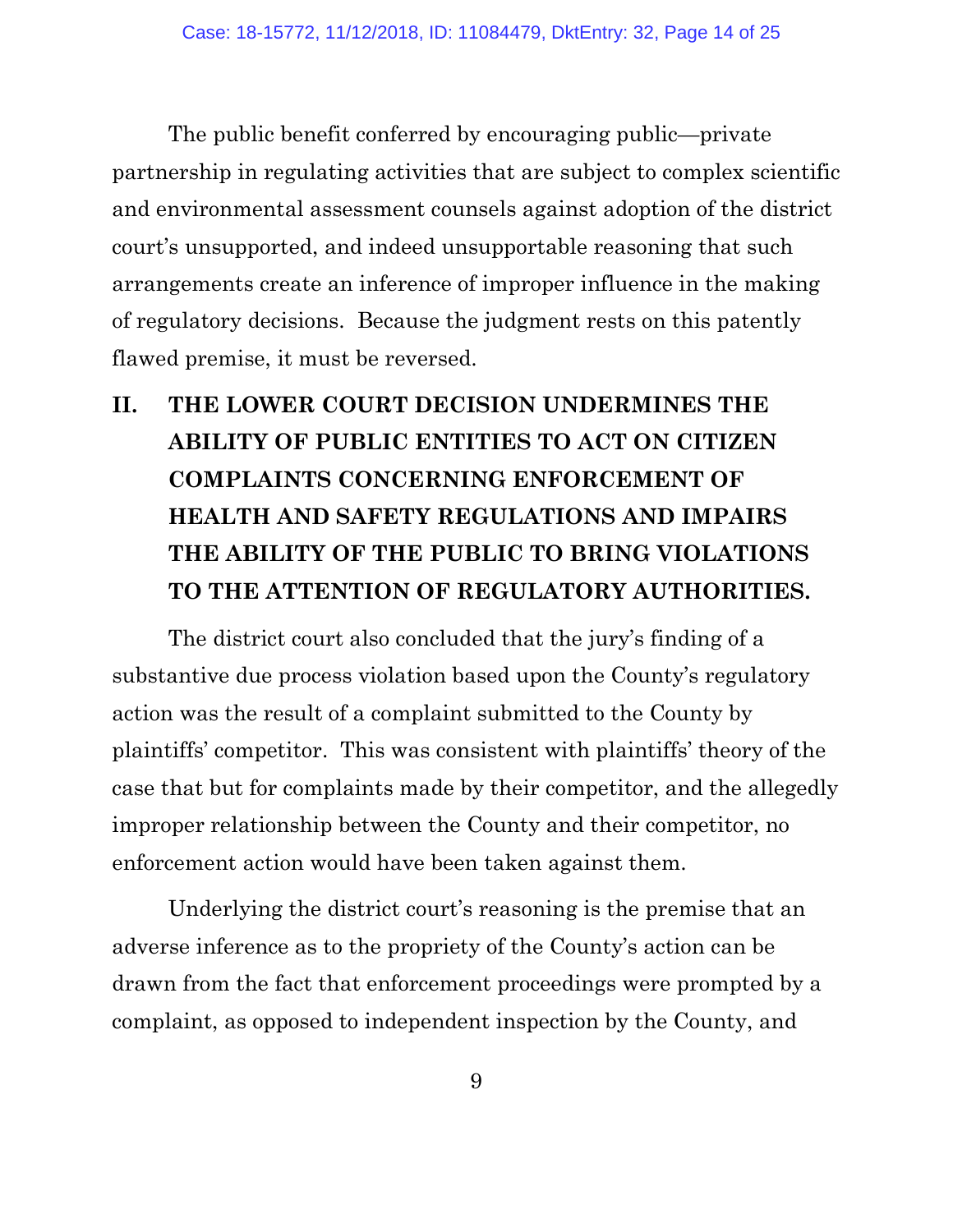that the complaint was made by plaintiffs' competitor. Yet, the district court's reasoning is illogical and undermines the basic foundation for virtually every regulatory scheme.

As a threshold matter, the suggestion that there is something unusual about enforcement activity being taken as a result of a complaint, instead of inspection activity, runs counter to everyday experience. Few, if any, public agencies have sufficient staff to conduct sua sponte inspections and ferret out violations of health and safety regulations for all regulated activities within their jurisdiction. The County of Sacramento alone covers almost 994 square miles,**[2](#page-14-0)/** with the County of Los Angeles encompassing an astounding 4,084 square miles.**[3](#page-14-1)/** The reality is that absent complaints from members of the public (regardless of their relationship to the regulated entity) to prompt inspection and subsequent regulatory action, it is unlikely that any public entity could effectively enforce a regulatory scheme. In short, regulatory action prompted by a complaint is neither unusual nor suspicious—it is the normal course of regulatory enforcement.

Moreover, that regulatory action is undertaken as a result of a complaint from a competitor of the regulated entity cannot constitute

l

<span id="page-14-0"></span>**<sup>2/</sup>** Sacramento County, *Demographics and Facts*, [http://www.saccounty.net/Government/Pages/DemographicsandFacts.as](http://www.saccounty.net/Government/Pages/DemographicsandFacts.aspx) [px](http://www.saccounty.net/Government/Pages/DemographicsandFacts.aspx) (last visited Nov. 8, 2018).

<span id="page-14-1"></span>**<sup>3/</sup>** County of Los Angeles, *Geography & Statistics*, <https://www.lacounty.gov/government/geography-statistics/statistics/> (last visited Nov. 8, 2018).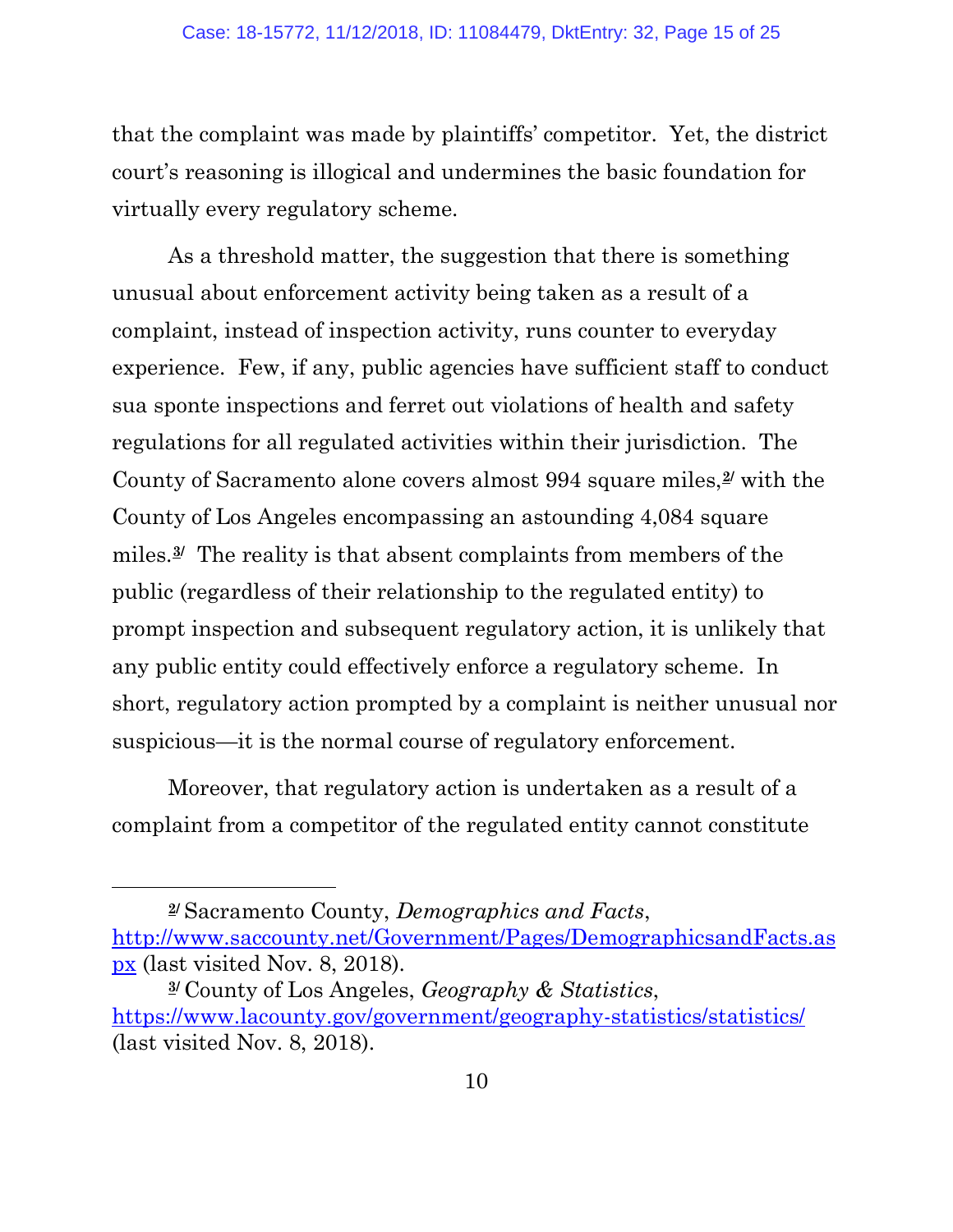prima facie evidence that the regulatory action is somehow tainted by the self-interest of the complaining party. First, as the County notes in its opening brief, even business entities have a First Amendment right to petition the government for redress of grievances. (Individual Appellants' Opening Brief ("AOB") 64.) A process that inhibits regulatory action based solely on the identity of the complaining party effectively raises a barrier to any redress that a public entity might provide in response to a valid complaint. Quite simply, the petitioning rights of a business entity cannot be viewed as lesser than those of a member of the general public. *Cf., Citizens United v. Fed. Election Comm'n*, 558 U.S. 310, 350-53 (2010).

In addition, the district court's conclusion that a complaint received from a business competitor raises an inference that the regulatory process is tainted has a deleterious effect on the right of individual members of the public to have their voices heard in making complaints concerning regulatory violations. Indeed, this case amply underscores the problem. Here, the County received complaints concerning plaintiffs' mining operation from plaintiffs' competitor, as well as members of the public. The district court concluded that the jury could properly find that the entire regulatory process was tainted by the fact that plaintiffs' competitor was among the complaining parties, apparently without regard to the validity of any citizen complaints. (1ER 36-38.)

The net result of the district court's reasoning is that the complaints of private citizens will necessarily be muted, indeed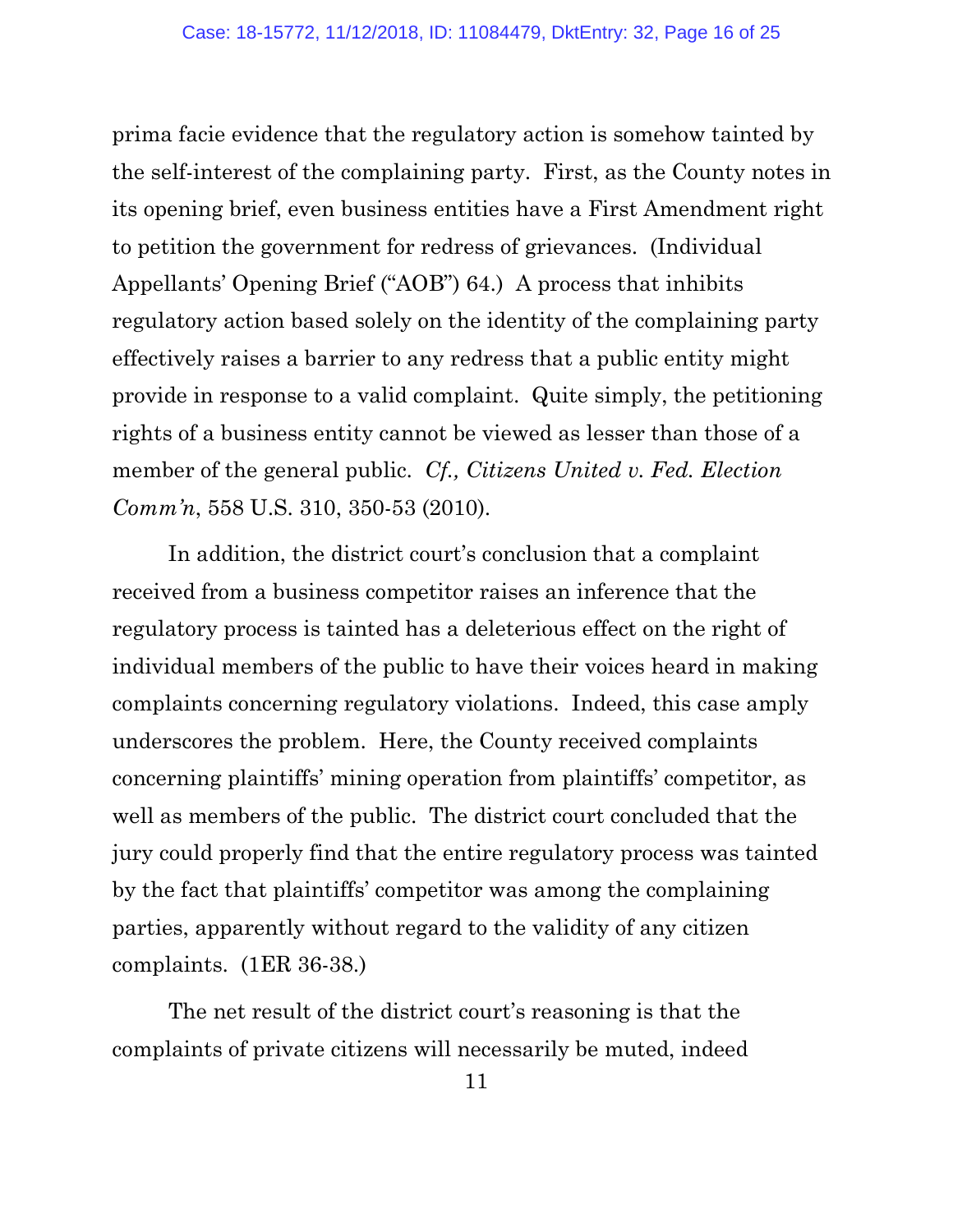effectively silenced, insofar as a complaint is also made by someone with a business interest adverse to that of a regulated entity. This is not and cannot be the law. It essentially creates the regulatory equivalent of the "heckler's veto," whereby the adverse response of an audience to a First Amendment protected activity is used to justify curtailing the activity. *See*, *e.g.*, *Good News Club v. Milford Cent. Sch.*, 533 U.S. 98, 119 (2001). The receipt of a "tainted" complaint from a business competitor would necessarily inhibit regulatory enforcement in response to otherwise valid complaints from members of the public for fear that regulatory action will spawn a suit by the subject of the action.

The district court's conclusion that regulatory action prompted by a complaint rather than independent inspection gives rise to an inference of improper motive that can be ascribed to a public entity, and that the vested interests of a complaining party necessarily taints the entire regulatory process, is flatly wrong and undermines the foundation of regulatory action. At the same time, it adversely impacts the ability of the public to petition the government for redress of grievances, and, worse yet, does so in the context of an area in which the public has a vital interest—regulation of commercial activities that pose a threat to public safety and the environment. The reasoning of the district court should be rejected, and the judgment reversed.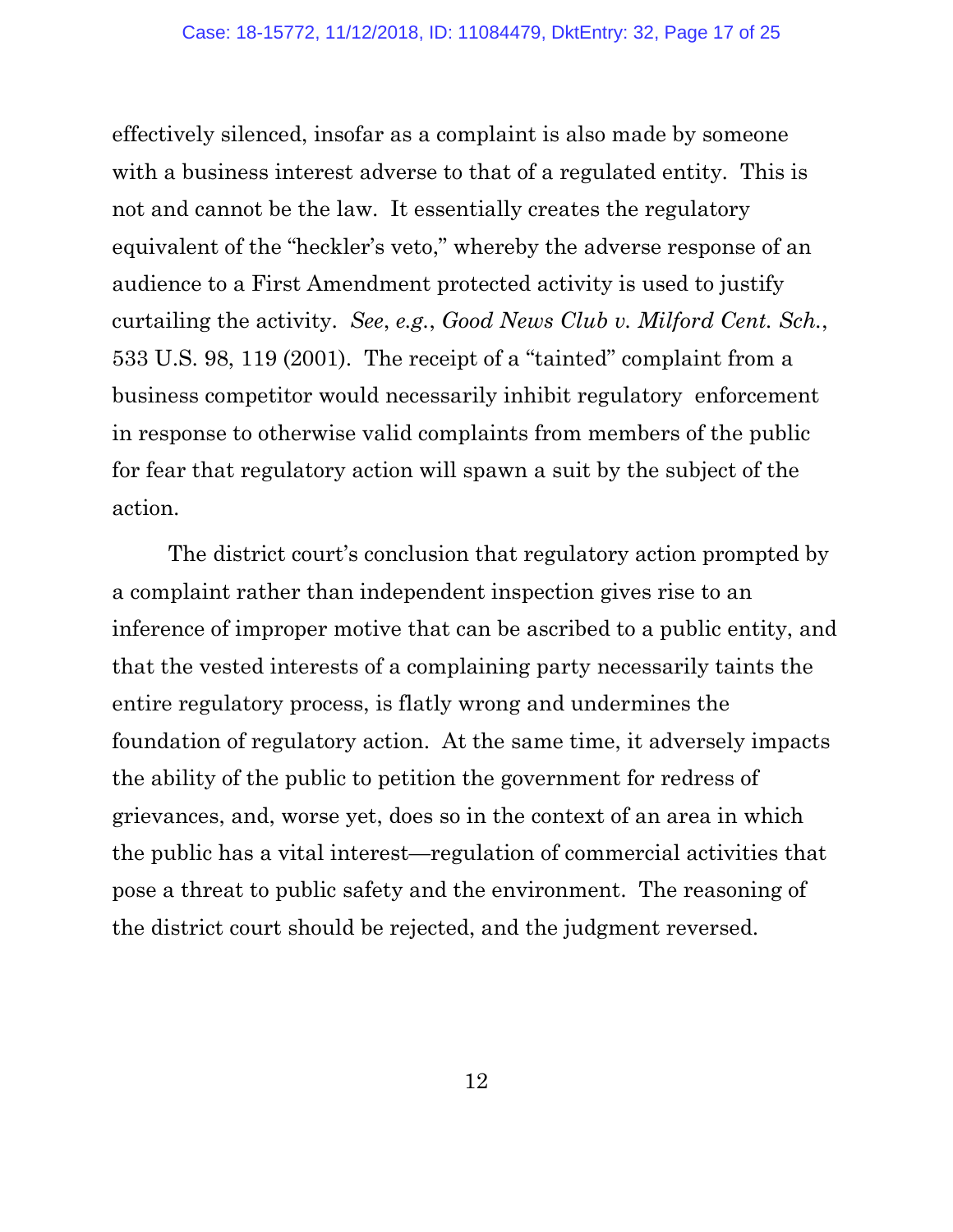# <span id="page-17-0"></span>**III. CALIFORNIA'S COMPREHENSIVE REGULATION OF THE CONDUCT OF PUBLIC OFFICIALS AND EMPLOYEES UNDERSCORES THAT THE AD HOC, AMORPHOUS SUBSTANTIVE DUE PROCESS CLAIM EMBRACED BY THE DISTRICT COURT IS BOTH UNNECESSARY AND UNWISE.**

As the County and the individual defendants note in their opening briefs, plaintiffs cobbled together a substantive due process claim premised on conduct by County officials and employees that falls within the everyday, ordinary scope of their official duties. Insisting that even the most routine and innocuous acts be viewed through the prism of alleged "corruption," plaintiffs have created a swath of potential liability that threatens almost every public official or employee involved in health and safety regulation. Recognition of such tenuous claims for liability under the guise of a substantive due process claim is supported neither by the law nor public policy. California rigorously regulates the conduct of public officials and employees, and there is no need to fashion a substantive due process claim out of whole cloth, especially given, as noted above, the adverse impact such claims have on the regulatory process.

Among the evidence cited by plaintiffs in support of their "corruption" claim is the receipt of political campaign contributions and minor holiday gifts by County officials and employees from plaintiffs' competitor. Yet, California is a national leader in promoting transparency and fairness in elections and government operations. The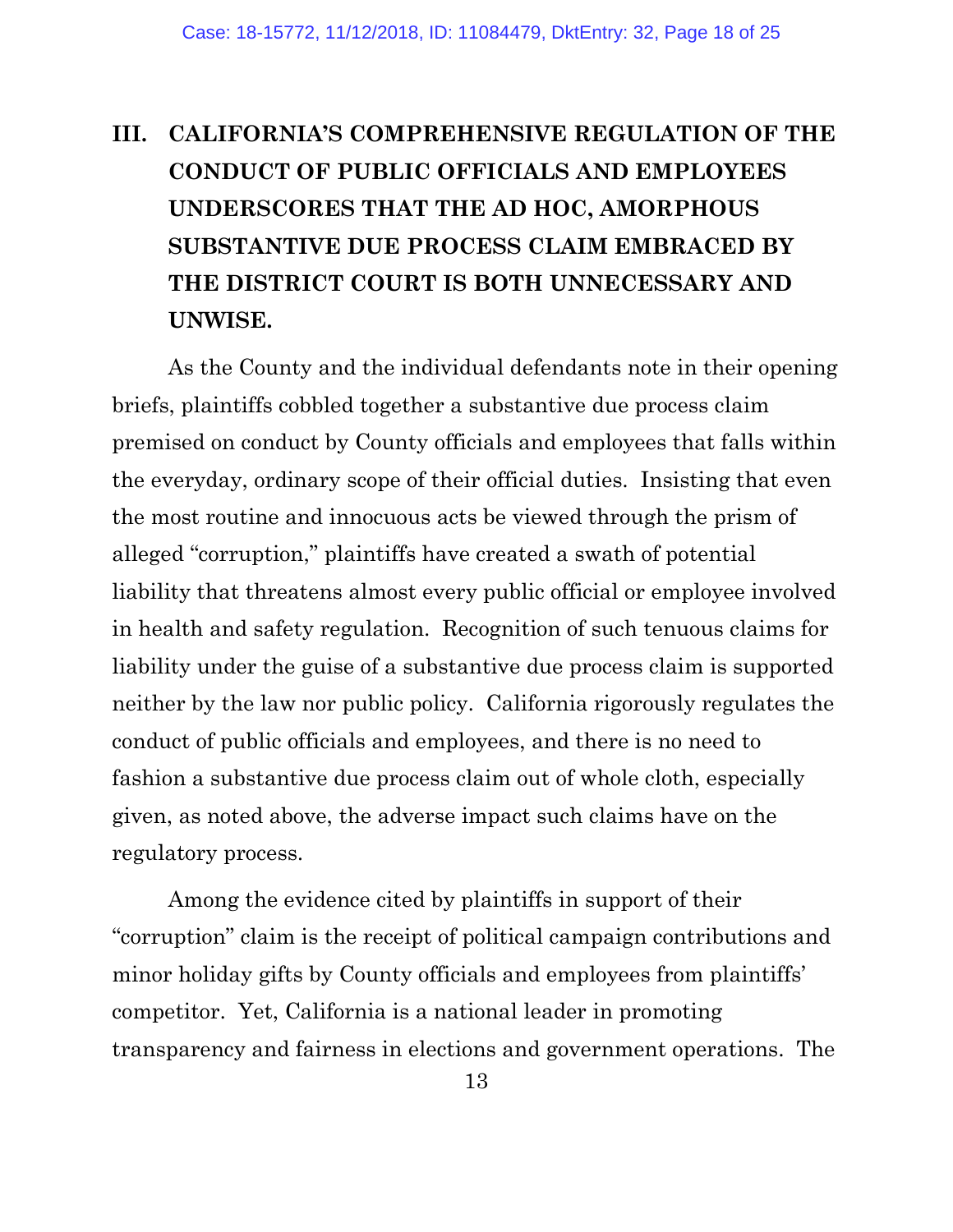Political Reform Act requires candidates and committees to file campaign statements by specified deadlines disclosing contributions received and expenditures made. Cal. Gov't Code § 84200, et seq. (West 2018). These documents are public and may be audited by the Fair Political Practices Committee and Franchise Tax Board to ensure that the public is fully informed and improper practices prohibited.

California also places a limit on campaign contributions for state offices, and local governments are free to enact their own laws concerning campaign contributions for local office. Not surprisingly, the County of Sacramento has strict limits on campaign contributions for County office. Sacramento Cty. Code § 2.115, et seq. (2018).**[4/](#page-18-0)** The state also places strict limitations on receipt of gifts, honoraria and travel expenses by local officials and employees.**[5](#page-18-1)/** Failure to comply with

 $\overline{a}$ 

<span id="page-18-0"></span>**<sup>4/</sup>** A list of city and county campaign finance regulations can be found at [http://www.fppc.ca.gov/learn/campaign-rules/local-campaign](http://www.fppc.ca.gov/learn/campaign-rules/local-campaign-ordinances.html)[ordinances.html](http://www.fppc.ca.gov/learn/campaign-rules/local-campaign-ordinances.html) (last visited Nov. 8, 2018).

<span id="page-18-1"></span>**<sup>5/</sup>** Local elected officers, candidates for local elective office, local officials specified in Government Code Section 87200, and judicial candidates, may not accept gifts from any single source totaling more than \$470.00 in a calendar year. Cal. Gov't Code § 89503 (West 2018). Receipt of gifts aggregating to \$470.00 or more during any 12-month period may subject an official to disqualification from any decision concerning the donor. Cal. Gov't Code § 87103(e) (West 2018). Employees of a local government agency who are designated in the agency's conflict of interest code may not accept gifts from any single source totaling more than \$250.00 in a calendar year if the employee is required to report receiving income or gifts from that source on his or her annual statement of economic interests (Form 700). Cal. Gov't Code § 89503(c) (West 2018).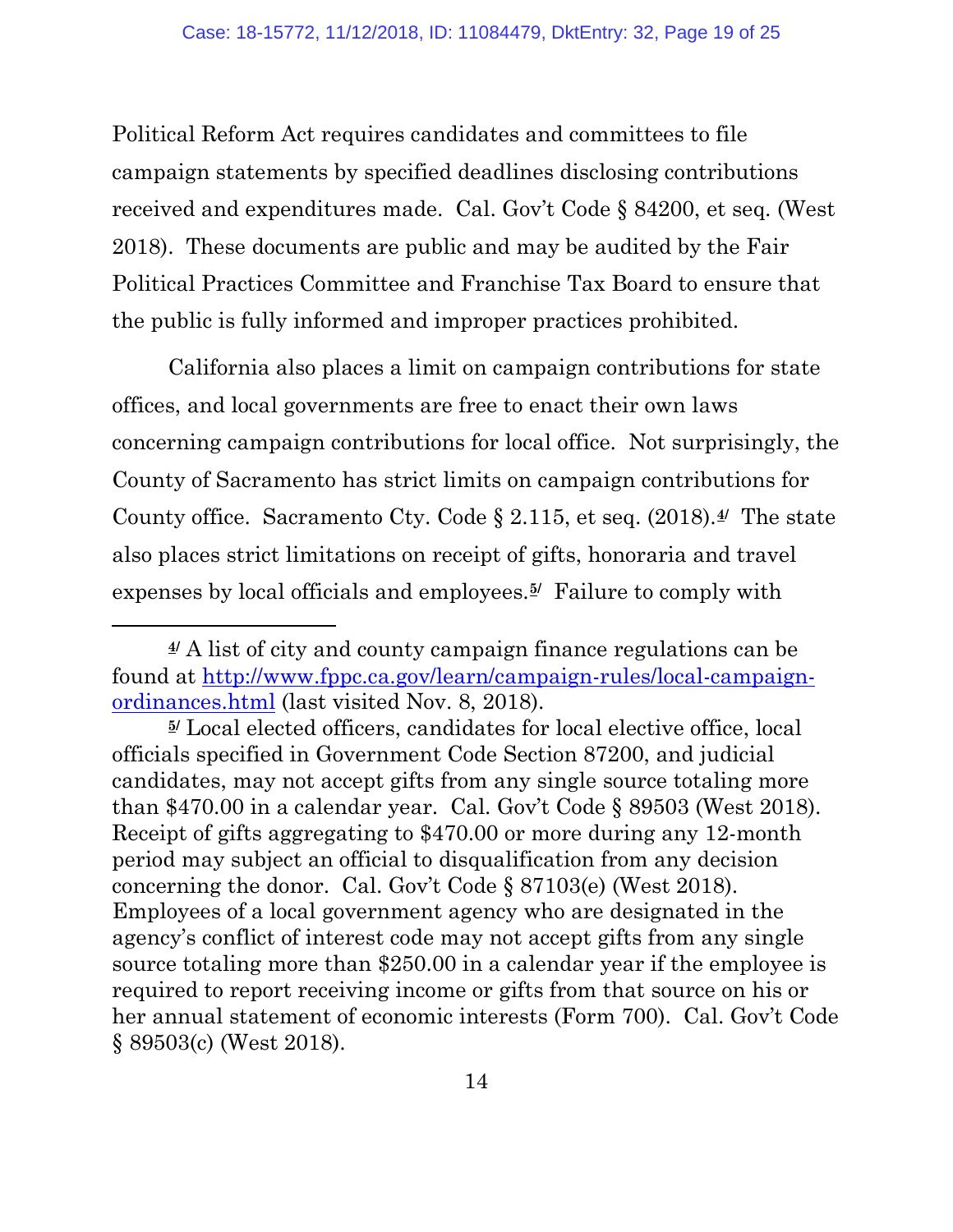those limitations can result in criminal prosecution and substantial fines, or in administrative or civil monetary penalties for as much as \$5,000 per violation or three times the amount illegally obtained. *See* Cal. Gov't Code §§ 83116, 87200, 89520, 89521, 91000, 91004, 91005.5 (West 2018).

California also prohibits public employees and officials from taking any official action with respect to any matter in which they have a personal financial interest. Cal. Gov't Code § 1090 (West 2018). Violating, or aiding and abetting an official or employee in violating the conflict of interest law is punishable by fine and imprisonment. Cal. Gov't Code § 1097 (West 2018).

As the individual appellants note in their brief (AOB 70-73), California's exhaustive regulatory scheme concerning public employees and officeholders strikes a balance between the need to maintain high ethical standards in public service, and protecting the constitutional rights of those individuals who wish to engage in the political process through contributions. California has set out clear guidelines for the conduct of public employees and elected officials that allow them to act reasonably and perform their essential duties without fear that their actions will be called into question at some later date.**[6](#page-19-0)/**

l

(*Footnote Continues On Next Page*)

<span id="page-19-0"></span>**<sup>6/</sup>** The California Fair Political Practices Commission provides concise fact sheets, as well as detailed descriptions of the statutes and regulations governing campaign-finance limitations and the ethical rules applicable to public officials and employees. *See*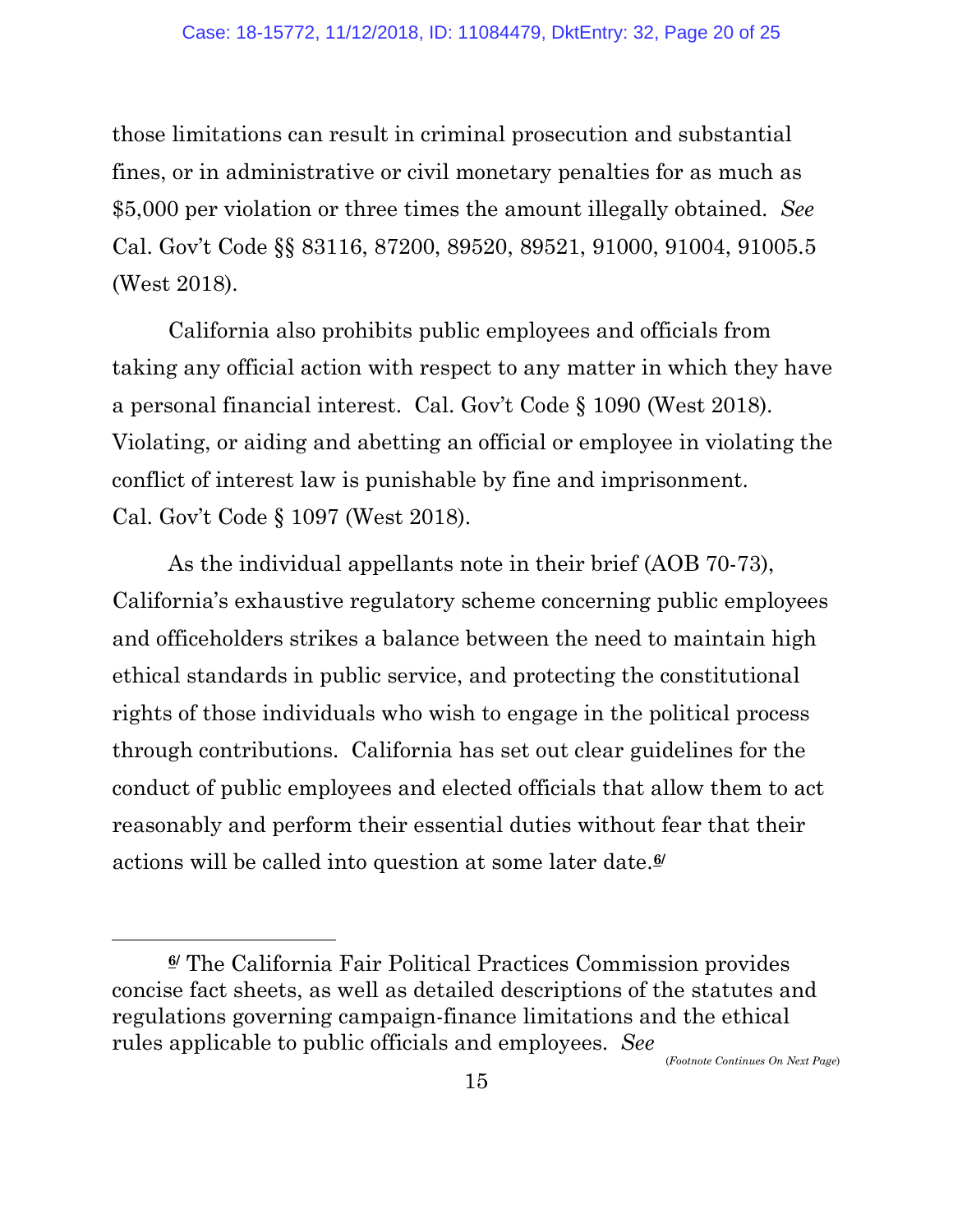The open ended substantive due process claim pursued by plaintiffs here is untethered to any specific standard that would allow a public employee to apprehend that his or her conduct could give rise to future liability. For example, a gift of cookies to the entire office has been transformed into evidence of undue influence sufficient to support a \$105 million judgment, notwithstanding the fact that under California law and accompanying regulations, such a gift would fall well below the \$470.00 ceiling, much less serve as a basis to challenge the propriety of government action. How can any public employee act expeditiously, or with any confidence at all, if every minor interaction with the public is fraught with the danger of acting in some manner that a jury, long after the fact and without specific guidance, may deem an ethical violation sufficient to impose catastrophic personal liability?

No public interest is served in effectively supplanting an extensive, well-established, and more importantly, **clear** regulatory scheme governing the ethical conduct of elected officials and public employees, with a muddy substantive due process claim. Indeed, allowing such claims will necessarily funnel regulatory challenges of this ilk to federal court for the very reason that state law would not countenance such illusory grounds for challenging regulatory action. *See*, *e.g*., *Breakzone Billiards v. City of Torrance*, 81 Cal. App. 4th 1205, 1228-31 (2002) (rejecting challenge to land use decision based on

 $\overline{a}$ 

<http://www.fppc.ca.gov/learn/campaign-rules.html> (last visited Nov. 8, 2018) and<http://www.fppc.ca.gov/learn.html> (last visited Nov. 8, 2018).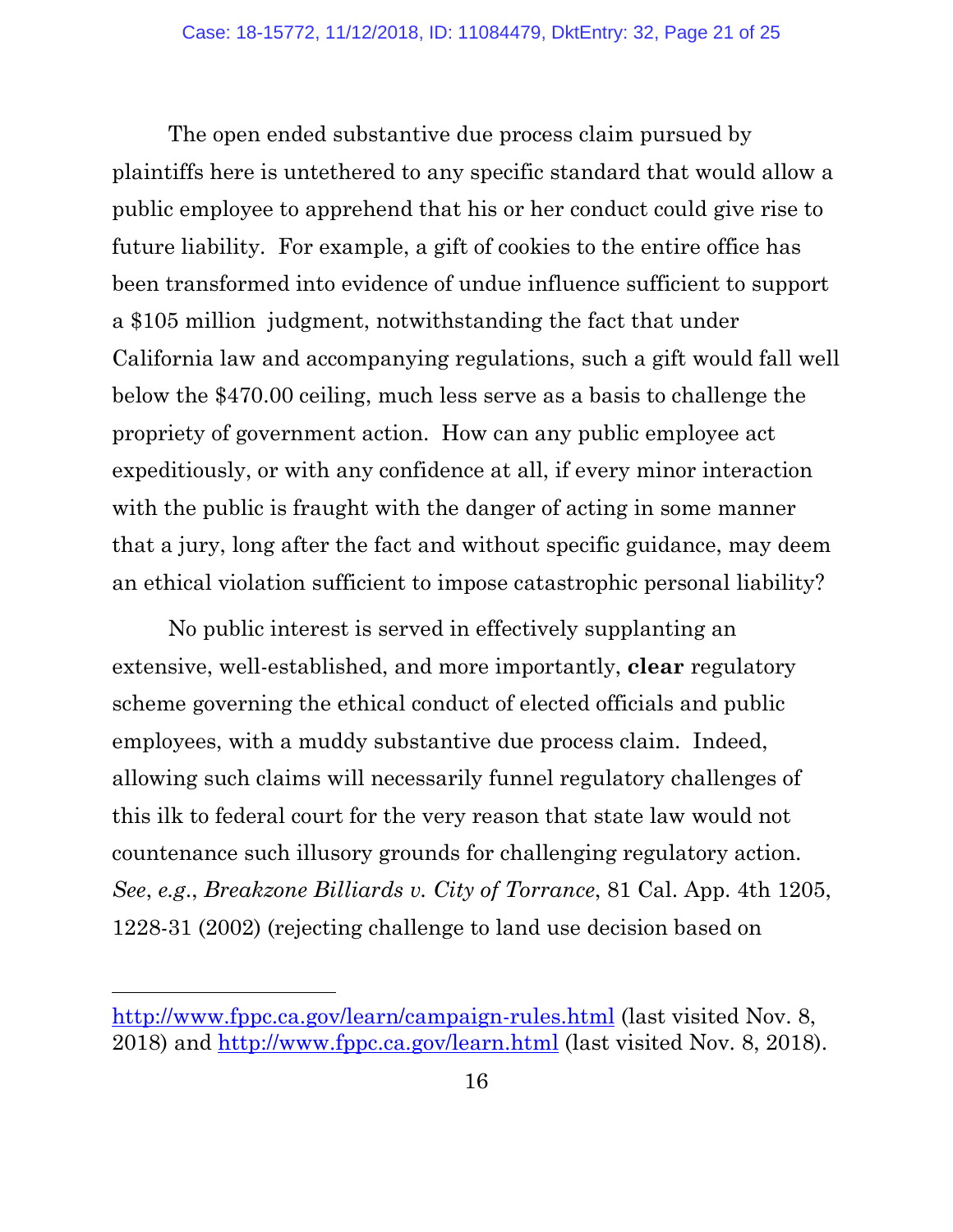decision-maker's receipt of campaign contributions regulated by the Fair Political Practices Act).

Quite simply, the unduly relaxed standards employed by the district court in determining what evidence was sufficient to support plaintiffs' claim of undue influence, and failure to instruct the jury on the necessity of some showing of direct quid pro quo with regard to campaign contributions, will allow disgruntled applicants from a broad range of regulatory permits to make the proverbial "federal case" out of almost any local permit dispute. In an era when the federal courts are already overburdened, the notion that they should, under the guise of a free form substantive due process claim, routinely be asked to second guess local land use decisions that are already governed by specific state statutes, a fully fleshed out regulatory scheme and subject to state court judicial review, is unacceptable.

The judgment is contrary to the law and public policy. It must be reversed.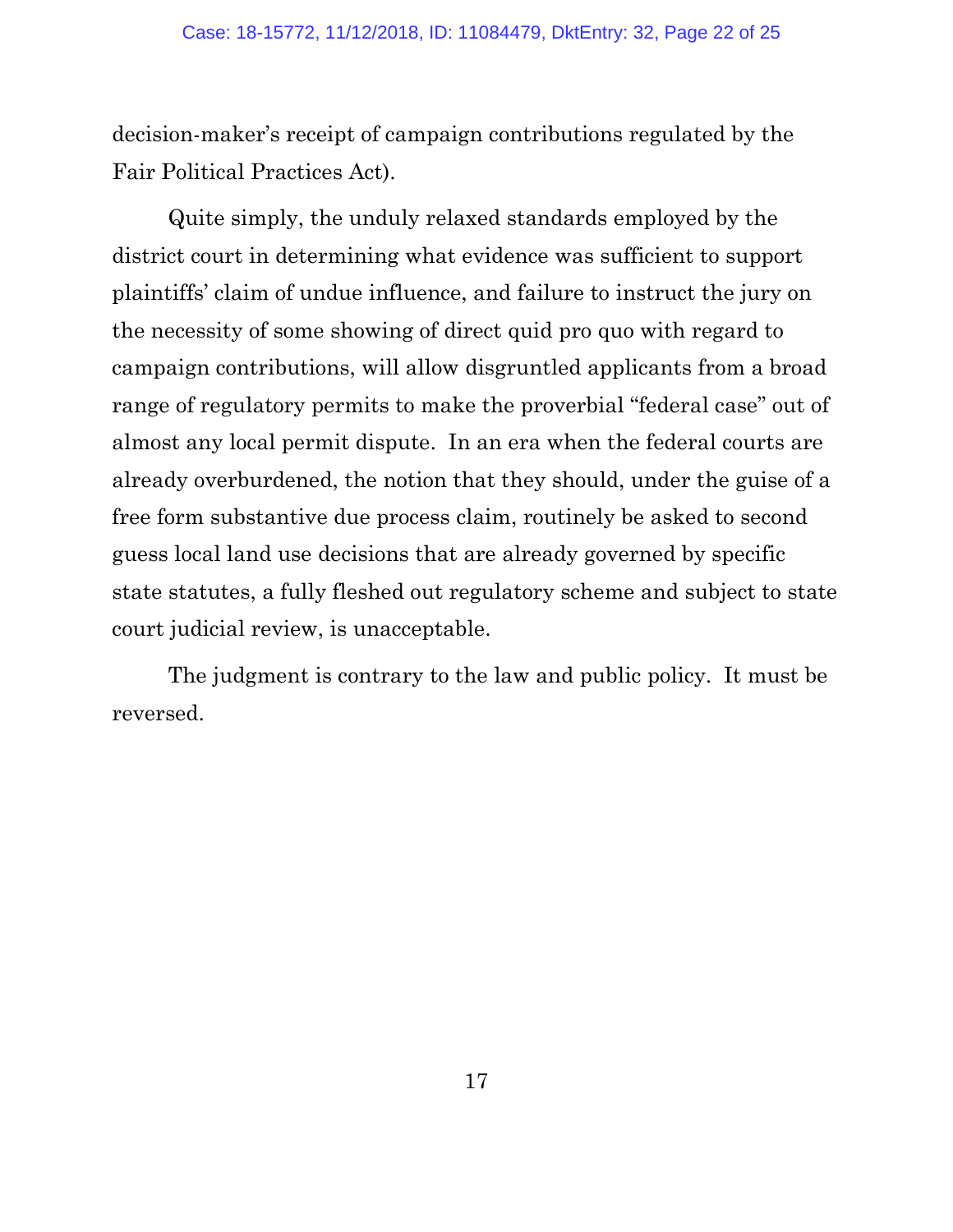Case: 18-15772, 11/12/2018, ID: 11084479, DktEntry: 32, Page 23 of 25

#### **CONCLUSION**

<span id="page-22-0"></span>For the foregoing reasons, amici respectfully submit that the judgment should be reversed.

DATED: November 12, 2018

Respectfully submitted,

GREINES, MARTIN, STEIN & RICHLAND LLP Timothy T. Coates

BY: s/ Timothy T. Coates Timothy T. Coates Attorneys for Amici Curiae LEAGUE OF CALIFORNIA CITIES and CALIFORNIA STATE ASSOCIATION OF COUNTIES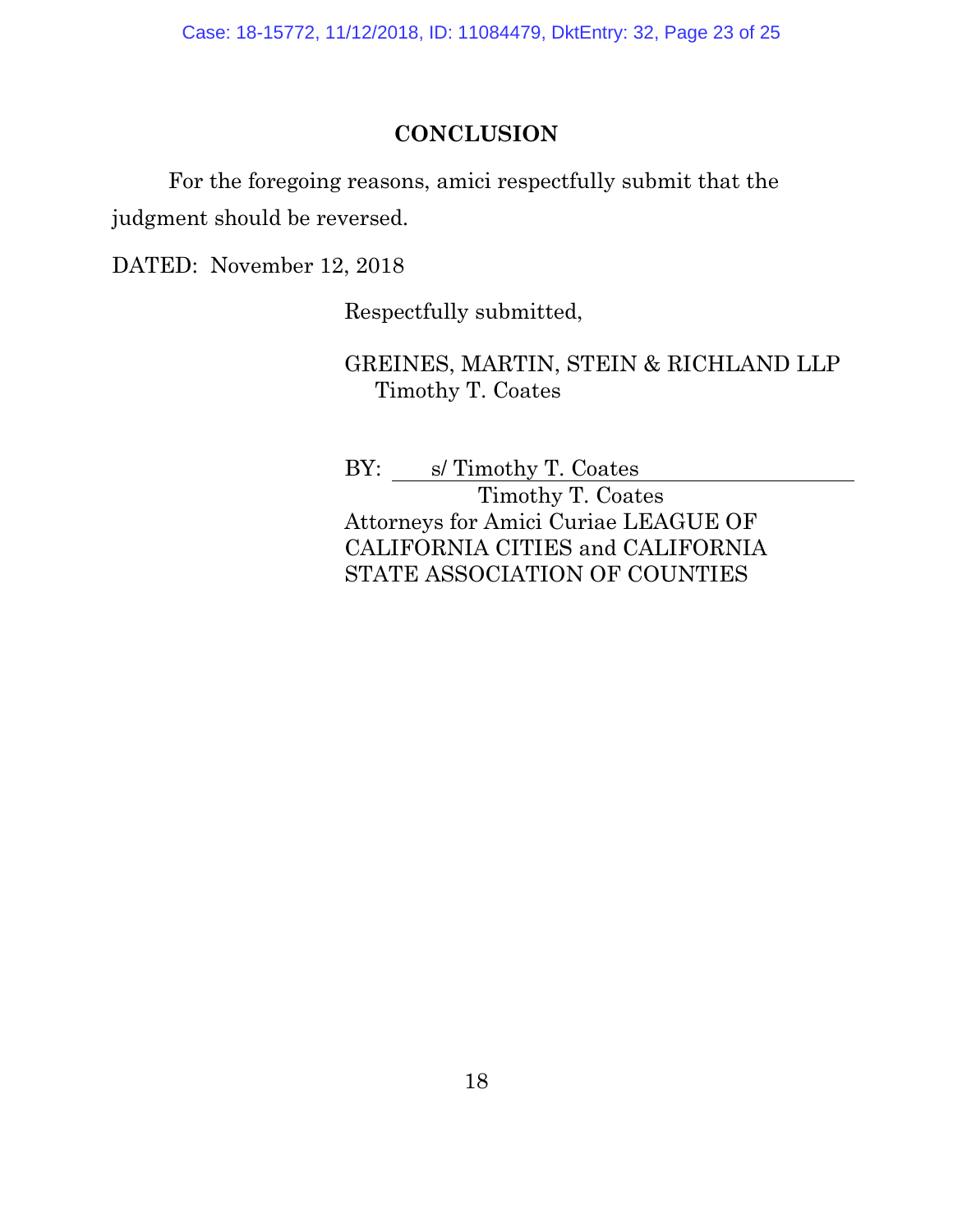### **CERTIFICATE OF COMPLIANCE—PROPORTIONATE**

<span id="page-23-0"></span>Pursuant to Federal Rule of Appellate Procedure 32(a)(7)(C) and Ninth Circuit Rule 32-1, I certify that this **AMICI CURIAE BRIEF FILED WITH CONSENT OF ALL PARTIES IN SUPPORT OF APPELLANTS SACRAMENTO COUNTY, ROGER DICKINSON, JEFF GAMEL, AND ROBERT SHERRY** is proportionately spaced, has a typeface of 14 points or more, and contains 3,520 words.

DATED: November 12, 2018

BY: s/ Timothy T. Coates Timothy T. Coates